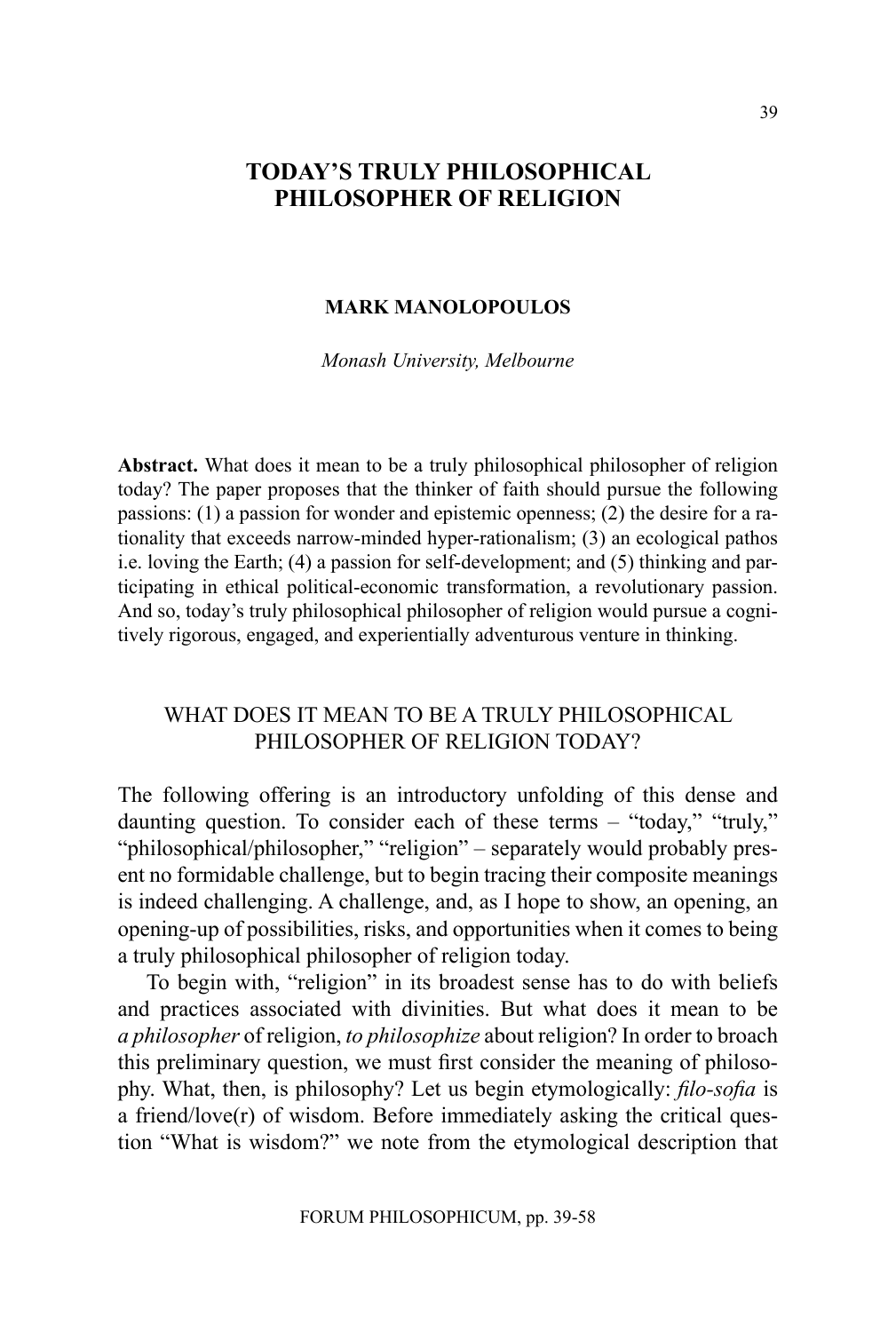philosophy and wisdom are not strictly identical: wisdom is what philosophy *seeks*; wisdom is philosophy's *object of desire*. What is the nature of this difference? Perhaps we can propose that philosophy is reflective and theoretical, while "wisdom" intimates more involvement and interactivity, more immersion in life, perhaps even a thoughtful praxis, a philosophy that is practiced, a practical philosophy. But we should not over-state the difference: if/when philosophy is a *love(r)* of wisdom, this might also imply that philosophy is wisdom's love(r), so we are warranted to assume some kind of overlap or intertwining (like lovers do).

Perhaps, then, the perplexing relation between wisdom and its lover may be figured in terms of *passion*: maybe philosophy becomes truer (to itself, to the world) when it draws nearer to the passionate thinking that is wisdom; maybe the more passionately we philosophize, the wiser our philosophizing may be. But why the term "passion"? As I hope to show as I proceed, it is eminently suitable as a driving concept when unpacking the meanings of "philosophy" and "philosophy of religion," considering the attraction and affection that characterize the relation between wisdom and its lover, as well as reflecting the related notion that a philosophy drawing nearer to wisdom is one which is engaged and involved. Next, one can perceive a certain correspondence between "passionate" and one of our pivotal words, "truly," for the latter's basic resonance here is affective/emotive – akin to its signification in the wonderful movie title, *Truly, Madly, Deeply*  (1990). Furthermore, I propose that truly philosophical thinking is passionate about the following things (though not *just* the following things): wondering and cognitive openness; ever-evolving rationality; bodiliness and the Earth; self-development and ethical politics; and otherness *and* relation. Let us consider this series of inter-penetrating passions in relation to philosophy and the philosopher of religion, thus allowing us to glean what it means to be one who loves to truly think belief in divinity today.

## A Passion for Openness

We have begun unfolding what philosophy is, but we should also consider philosophy's beginnings in order to better understand it and assess it today. How, then, does philosophy arise? With wonder. Wonder is a response – an evocation, a provocation – to Creation's breathtaking expanse, awesome power, and innumerable abysses. We are surprised and awed by a spectacular universe even in the face of an ostensibly tedious and challenging everydayness that routinely consumes and even bores us (after all, immersion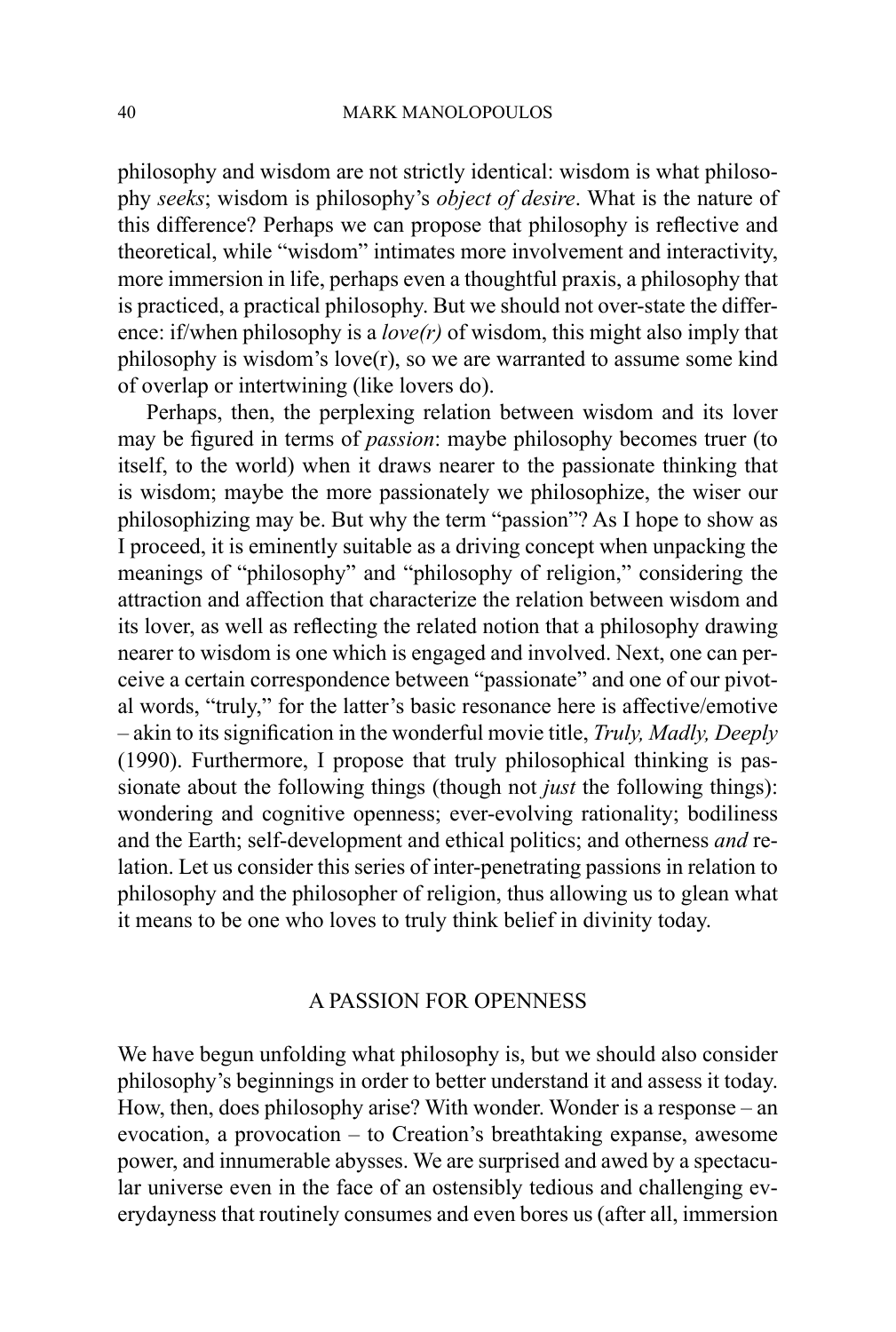in the mundane often obscures its extraordinariness). In turn, bewilderment provokes thinking. The Greeks recognized the pivotal place of wonder when it comes to thinking philosophically: Plato's Socrates proclaimed: "wondering: this is where philosophy begins and nowhere else" and Aristotle remarked that "owing to wonder" we "first began to philosophize."<sup>1</sup> Now, marveling is not "just" the beginning of thinking, for amazement calls *and recalls* us to philosophical attunement; hence, we supplement the Greeks' remarks by construing wonder not "just" as philosophy's origin but also as an abiding partner – something which Heidegger was acutely aware of when he declared that "Astonishment carries and pervades philosophy."<sup>2</sup> Perhaps it would only be slightly hyperbolic to suggest that when one stops wondering, one stops thinking philosophically.

Passionate wondering and a love of wisdom are thus intertwined (like lovers). Their inextricable coupling is exemplified by that wonderful proto-philosophical question "Why is there something rather than nothing?" (first expressed that way by Leibniz), a question that can never grow old or tiresome for the passionate thinker. Such an abyssal question is provoked by Existence which excites, eludes, and exceeds human thought and scientific mastery, arousing epistemic humility and open-mindedness. How so? A question like "Why is there something?" continues to baffle us: science itself (whose scientistic guise is like a religion for many) cannot authoritatively answer it, as witnessed by the fact that there are competing scientific theories ("Big Bang" versus "Steady-State") – and even if the "Big Bang" remains the "dominant" scientific hypothesis, it only exacerbates our perplexity, for it impels us to ask what (if anything) "caused" the Big Bang.

In the midst of such bewilderment, the passionate thinker is right to consider additional and alternative causal possibilities, including divine involvement in the eventuation of what-is. Since wonder-fueled philosophy faces Big Questions that both summon and exceed thinking, stimulating and overwhelming our minds, we should remain humble and open to various possible answers – scientific and otherwise. For passionate thinking must not be confused with fundamentalistic fervor of any persuasion, religious or irreligious. Epistemic humility and cognitive openness thus open up a space for considering the divine as perhaps somehow being involved in Creation – the "perhaps" signaling that today's truly philosophical phi-

<sup>1</sup> Plato, *Theatetus* in *Complete Works* (Indianapolis: Hackett Publishing, 1997), 173; Aristotle, *Metaphysics* in *The Complete Works of Aristotle* (Princeton: Princeton University Press, 1984), 1554. 2 Martin Heidegger, *What is Metaphysics* (New Haven: College & University Press,

<sup>1955), 6.</sup>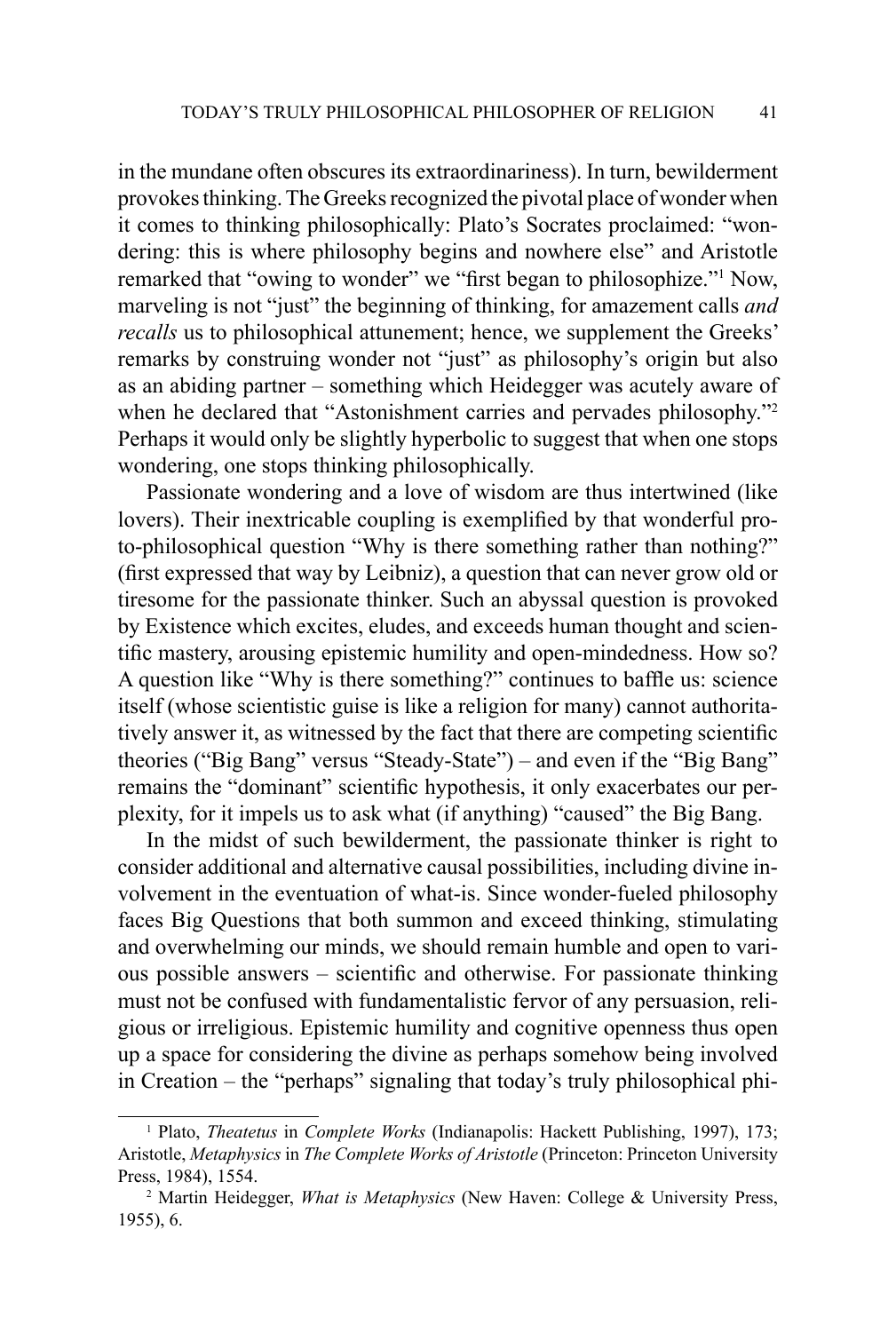losopher of religion never forgets that divinity remains a possibility until such time – *if any* – of a self-evident divine self-disclosure. And yes: "possibility" should here be understood in a "strong" sense – not to the extent where it may be raised *above* actuality (*á la* Aristotle and Heidegger) but certainly where it is *not* inferior to it (i.e. the possible construed as the strictly hypothetical): possibility is instead considered actuality's counterpart; furthermore, some possibilities are actualities that have not been or cannot be verified as such (for the time being) – such as divinity, perhaps.

Of course, it is anticipated that the figuration of the divine *as a possibility* will offend a number of thinkers of religion – and certainly many believers. However, when considered carefully, the depiction of divinity as a possibility actually opens up the space for faith: by definition, belief is *faith in* X, not *knowledge of* X. If there is deity, then only deity (and perhaps other celestial beings, if there are any) *knows* it; as for us – one can only believe, or not believe, or maybe agnostically suspend belief. A recognition of divine possibility and the knowledge that faith is not knowledge is – should be – therefore a defining trait of today's truly philosophical philosopher of religion. Such an open-minded philosopher of religion recognizes that faith – true, courageous faith – arises in the midst of an ineradicable undecidability.<sup>3</sup> A passionate embrace of a critical openness and the resulting recognition of uncertainty thus assists today's truly philosophical philosopher of religion in resisting the lure of certainty.

And the same goes for today's atheistic philosopher of religion, for atheism is also a faith. Today's passionate thinking thereby vehemently rejects excessively empiricistic logics that arrogantly assert the human as the "The Measure of All Things" – "All Things" being construed by the narrow-minded as only those things that are observable, excluding elusive but valid possibilities that arise out of Creation's multiple abysses (such as deity, if there is any).<sup>4</sup> And so, the various dogmatisms that plague the Earth today – religious and otherwise – should have no place in passionate thinking today; they should have no place in the truly philosophical, for

<sup>3</sup> Refer to, e.g. John D. Caputo, *The Prayers and Tears of Jacques Derrida: Religion Without Religion* (Bloomington: Indian University Press, 1999), Robyn Horner, *Rethinking God as Gift: Marion, Derrida, and the Limits of Phenomenology* (New York: Fordham University Press, 2001), Mark Manolopoulos, "When Marion's Theology Seeks Certainty," *Journal for* 

<sup>&</sup>lt;sup>4</sup> Hubristic hyper-rationalism rears its ugly head most vividly in the form of scientism, whose most recent proponents are the "New Atheists" (Richard Dawkins, Christopher Hitchens, etc.) – who are almost/just as narrow-minded as religious fundamentalists, who merely exhibit a reverse dogmatism, and are therefore not truly philosophical, no lovers of wisdom, and nothing truly "new."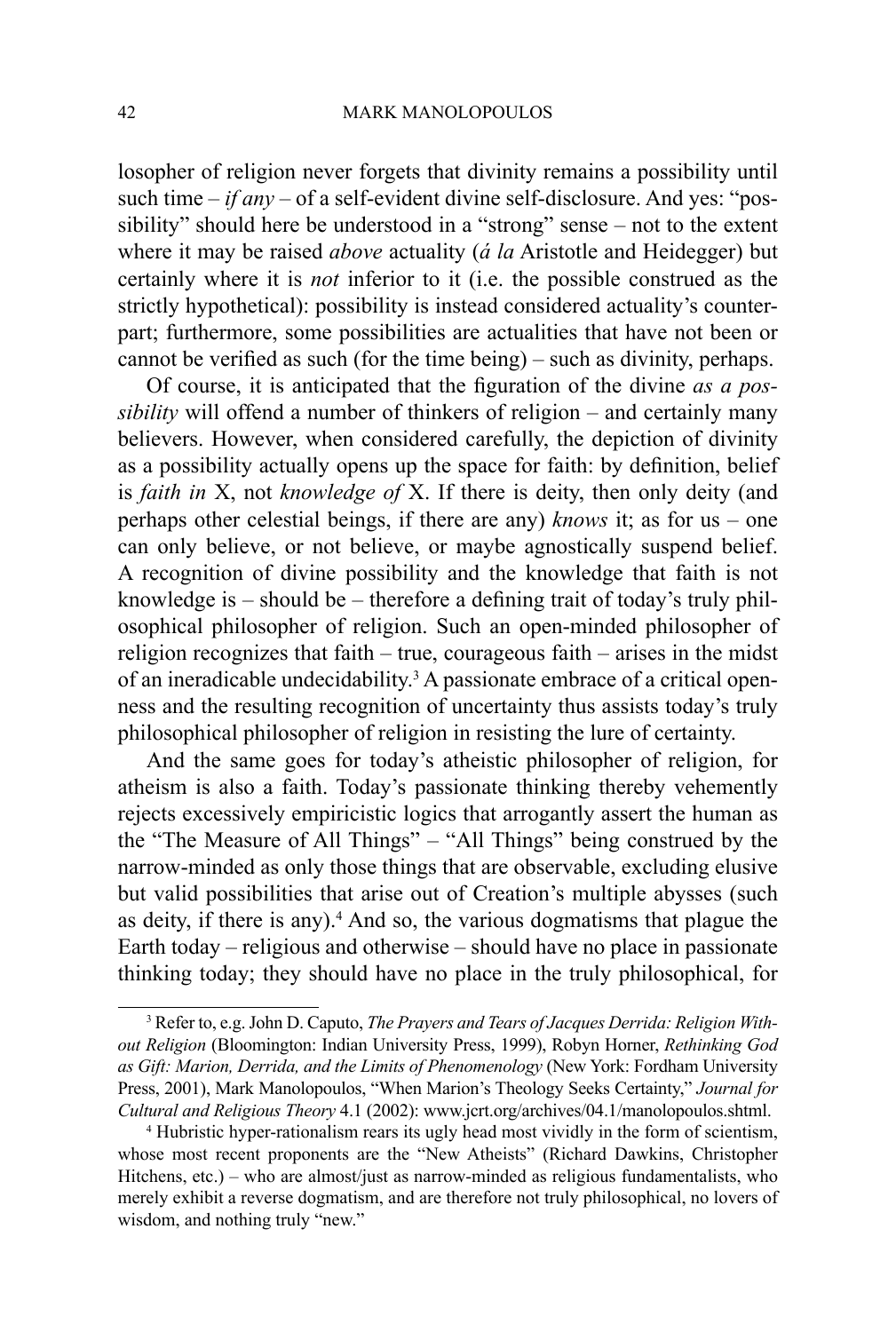the truly philosophical is passionately anti-dogmatic and radically open. If, today, there needs to be any methodology to philosophy of religion, any Heideggerian "methodological atheism" is replaced by a "methodological agnosticism" – more accurately: open-mindedness. For when it comes to divine non-/existence, we just don't know. (For the time being.)

## A Passion for Reason

But does an affirmation of epistemic humility and philosophical openness entail stances such as an inflated Socratic ignorance and a hyper-postmodernistic anti-knowing ("All I know is that I do not know," "there is no Truth/truths," etc.), leading to the purported rejection of ethics ("anything goes")? As we further explore the meaning of cognitive openness and other passions of thinking, the question of a truly philosophical ethics will be disclosed. But we can begin by quickly dismissing any link between the openness espoused here and an *indiscriminate* openness to *any* opinions and actions: philosophical openness does *not* mean being open-minded to *every*  notion and praxis – hence, my strategy of usually qualifying the openness described here with predicates like "philosophical," "cognitive," "radical," "thoughtful," etc., to distinguish it from an indiscriminate openness. After all, even though the affective/emotive resonance of the word "passionate" is pivotal in the present aim of disclosing the meanings of today's truly philosophical philosopher of religion, such a word should by no means be automatically reduced to "recklessness," "selfishness," and so on. On the contrary (and as I hope this introductory exploration will indicate), philosophical passion is restrained, discerning, discriminating, rigorous.

But how does passionate thinking discern what is reasonably possible in contrast to nonsensical opinions? Passionate thinking critically draws on the discoveries, breakthroughs, and refinements of thousands of years of thinking, including Hellenic thought, the Enlightenment, contemporary philosophy, scientific endeavor, etc. A survey of the contributions of these various movements (a mammoth task in itself) will not be undertaken in this preliminary study, but what must be emphasized here is that various critical philosophical moments and currents (especially modern and contemporary movements) have led to greater understanding and discernment.<sup>5</sup> The continual generation of insightful philosophical breakthroughs,

<sup>&</sup>lt;sup>5</sup> Some of the pivotal thinkers in this regard include (in alphabetical order): Simone de Beauvoir (refer to, e.g., *The Second Sex* [New York: Vintage Books, 1989]); Jacques Derri-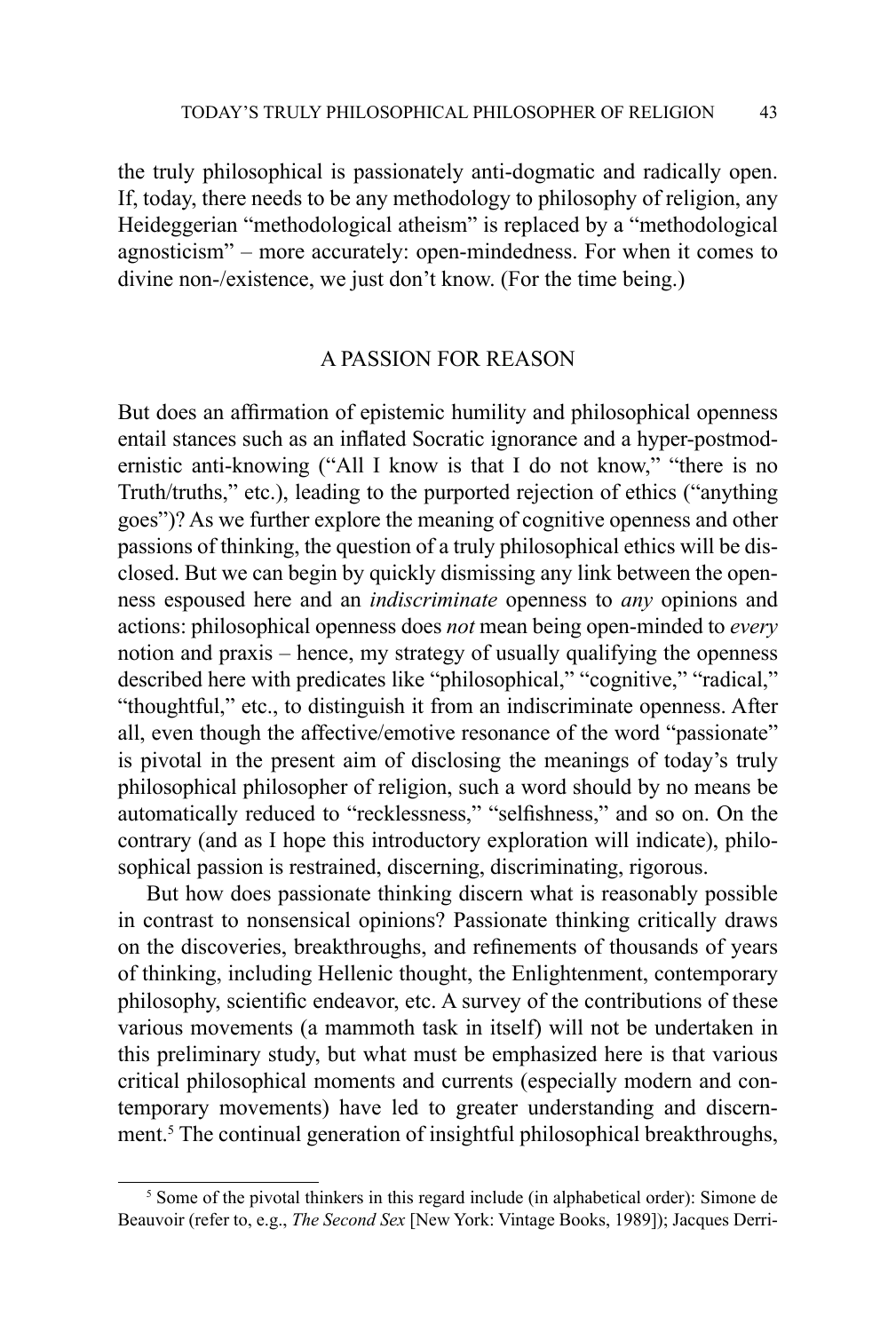movements, and counter-movements thus allows critical conditioning by each of them on each other, allowing the passionately "eclectic" thinker to continually and discerningly retrieve, refine, and develop each school's truths while rejecting their errors and exaggerations.

Furthermore, this accumulating, evolving, expanding, and universalizable knowledge is – or should be – also shaped by thoughtful and progressive elements in ostensibly "non-philosophical" or "other-than-philosophical" traditions, including science, religion, art, literature, poetry, and so on. For instance, with respect to philosophy of religion, the passionate biblical insistence on the inclusion – and even the priority of – the marginalized (consider the recurring biblical motif of "orphans and widows" [Deuteronomy 14.29, Psalms 109.9, Isaiah 1.17, etc.]) offers a crucial supplement and corrective to philosophy's forgetting and disavowal of outsiders and outcasts – typified by destructive "centrisms," such as androcentrism (sexism/patriarchy) and anthropocentrism (the human as Creation's apex-center).

The process of critical appropriation of whatever is truly philosophical in philosophical and other-than-philosophical movements thereby expands and sharpens our thinking, opening us up to more and more truths, simultaneously causing us to abandon our prejudices (which is confronting, given our drive for certainty). How so? What are the implications of a passion for ever-evolving and ever-expanding Reason for philosophy of religion? In other words, how does the passionate thinking that has been developing over millennia affect the way today's truly philosophical philosopher of religion think belief in deity?

da (e.g. *Of Grammatology* [Baltimore: Johns Hopkins University Press, 1976]) [henceforth Derrida, *Of Grammatology*]; Ralph Waldo Emerson (e.g. *Essays and Lectures* [New York: Library of America, 1983]); Sigmund Freud (e.g. *The Standard Edition of the Complete Psychological Works of Sigmund Freud* [London: Hogarth Press, 1953-1974]); Germaine Greer (e.g. *The Female Eunuch* [London: MacGibbon & Kee, 1970]); Martin Heidegger (e.g. *Being and Time* [New York: Harper & Row, 1962]); Edmund Husserl (e.g. *Logical Investigations* [London: Routledge, 1973]); Immanuel Kant (e.g. *The Cambridge Edition of the Works of Immanuel Kant* [Cambridge: Cambridge University Press, 992-2003); Sören Kierkegaard (e.g. *Either/Or* [Princeton: Princeton University Press, 1987]); Aldo Leopold (e.g. *A Sand County Almanac* [New York: Oxford University Press, 1949]); Karl Marx and Friedrich Engels (e.g. *Marx/Engels Collected Works* (Moscow: Progress Publishers, 1975- 2005); Maurice Merleau-Ponty (e.g. *Phenomenology of Perception* [New York: Humanities Press, 1962]); Friedrich Nietzsche (e.g. *The Portable Nietzsche* [New York: Penguin, 1976); Blaise Pascal (e.g. *Pensées* [New York: Penguin, 1995]); Jean-Paul Sartre (e.g. *Being and Nothingness* [New York: Philosophical Library, 1956]); Richard Rorty (e.g. *Contingency, Irony, and Solidarity* [Cambridge: Cambridge University Press, 1989]); Edward Said (e.g. *Orientalism* [New York: Pantheon Books, 1978]); etc.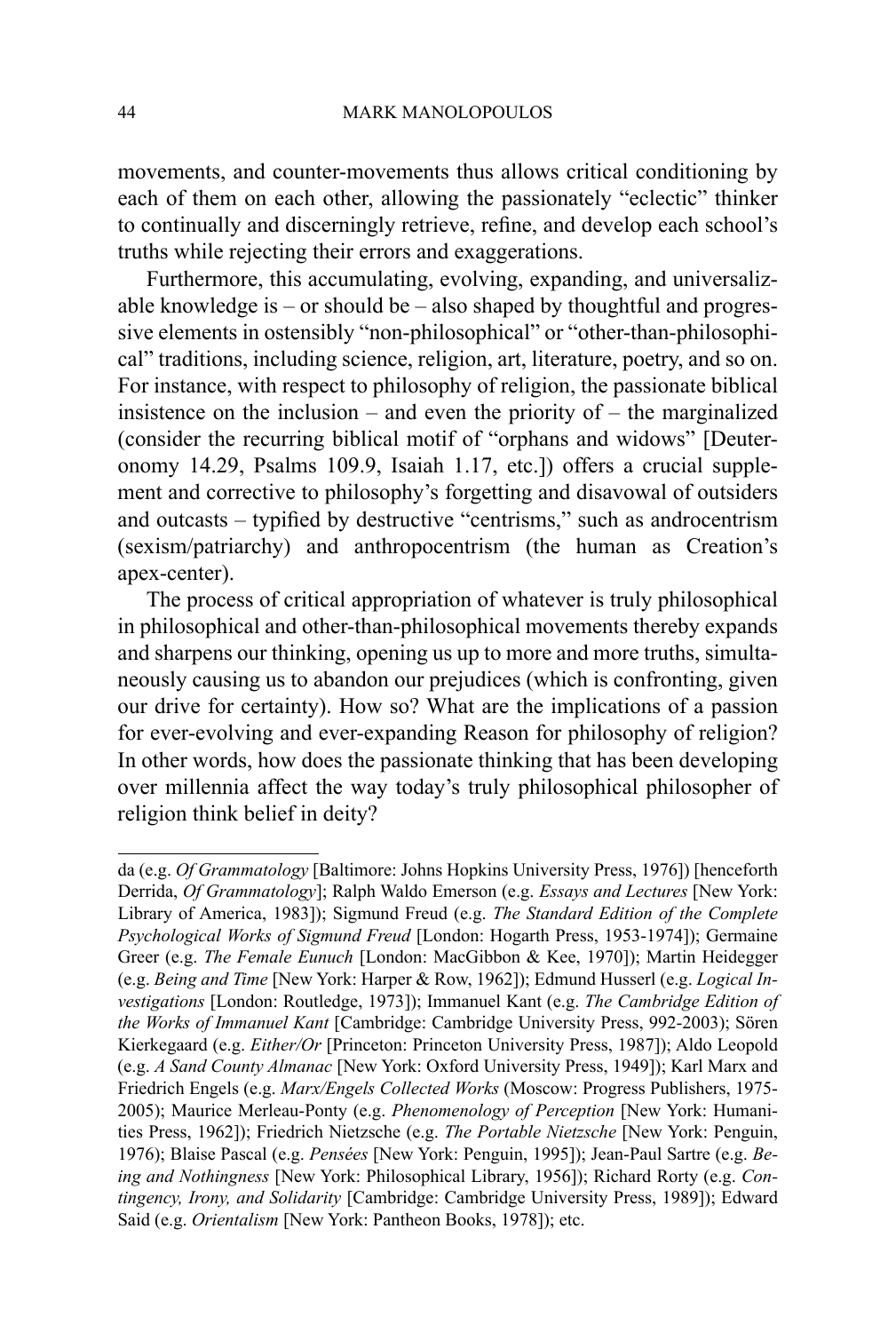I have already noted how a passion for openness means that today's passionate thinker of faith does not dogmatically insist on divine existence but proceeds along the path of its possibility, an openness which is the very thing that makes faith *faith*. Now, if there is a necessary tentativeness when it comes to divine existence, then this necessary tentativeness is amplified when it comes to the question of any possible divine "nature" or "attributes" – a provisional thinking until such time, *if any*, of empiricallyincontestable divine self-revelation. And so, today's truly philosophical philosopher of religion approaches this question provisionally, tentatively, discerningly retaining whatever is reasonable in classic theological configurations, supplementing them with critical refigurations and radicalizations, and rejecting whatever offends a truly thoughtful rationality.

Before I begin sketching some of the key divine "characteristics" postulated by a truly philosophical philosophy of religion today, I must first respond to an inevitable objection: am I not merely "projecting"? Am I not imposing upon the mystery of divinity my own image of it, perhaps even of my own inflated self-image? There is always this risk when thinking faith. But as I hope to show, my "projection" – if it is one – is resolutely informed by thinking, by a passionate thoughtfulness, by a love of wisdom.

#### **Divine Reason**

A first divine trait, then, would be thinking itself: today's truly philosophical philosopher of religion offers for thinking a divinity that thinks, that is open-minded, a free-thinker. (As I hope to show, this divine aspect is related to other traits, so the elaboration of these other traits will disclose more on divine rationality.) For philosophers of religion affiliated in some way or degree with biblical traditions, this trait is scripturally sanctioned, for there are numerous biblical references to divine wisdom and its imparting to humans.<sup>6</sup> Therefore, philosophically and scripturally, we should be thinking divinity (if there is any) as a thinking entity. This means that we philosophers of religion should eschew figuring the divine as an insanely bloodlusting fanatic (which is unfortunately a prominent feature of the biblical deity), a configuration that only fuels religious militancy and atheistic disdain (which is understandable). But what if the divine *is* a vi-

<sup>6</sup> For example: 1 Kings 4.29: the divine gives Solomon wisdom; Jeremiah 51.15: the world is "established" by divine wisdom; Romans 11.33, 1 Corinthians 1.24, Ephesians 3.10, etc, all refer to wisdom as a divine trait; there ia John's (in)famous correspondence between Jesus and the divine Word/*logos* (John 1.1). . . .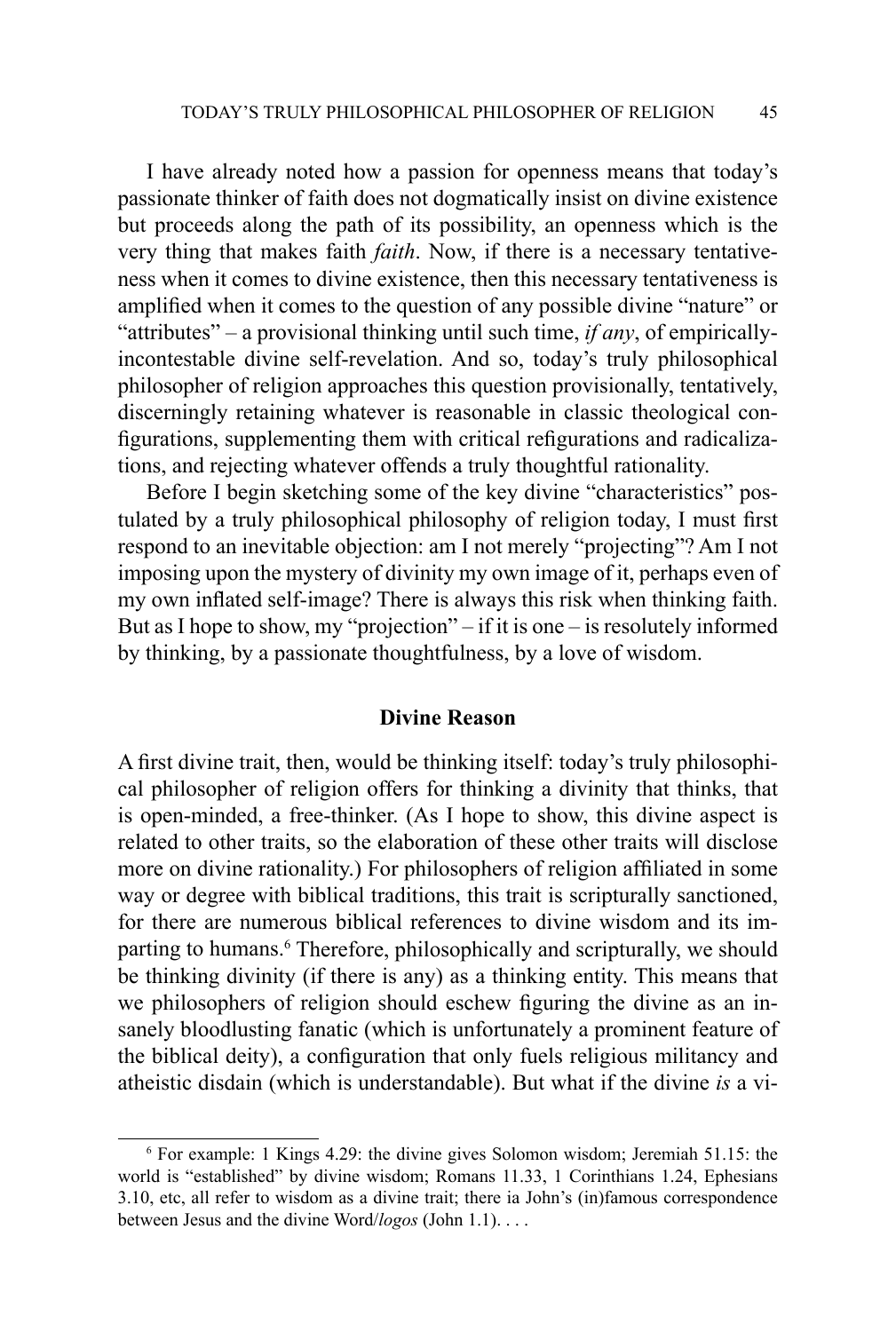cious lunatic? Richard Kearney nicely sums up the stance that thoughtful thinkers should take when it comes to the question of believing in such an abominable deity: "the God [*sic*] of love and justice is the only God I'm interested in. I'm not interested in the God of evil, torture, and sadism."7 I'm not interested in such a divinity either: Reason demands that a just and loving deity is the only deity the reasonable person should believe in. *If* the divine (if there is any) is evil or good and evil, the reasonable-ethical thinker would not adore such a deity. Which is reasonable.

Furthermore, the proposed trait of divine rationality does not automatically mean that today's truly philosophical philosopher of religion should construe deity as a hyper-rationalistic automaton without loves or passions – in other words, a kind of divine version of Dr. Spock, strictly rationalistic, coldly calculating. No: today's thinker of religion should propose and advance that the divine might possess – might be possessed by – a variety of loves and passions, some of which are discussed as I proceed.

#### A Passion for Creation

Speaking of loves and passions, passionate thinking loves and thinks corporeality. Unlike the prudishness and frigidity of neoplatonic logics which persist today, who continue to privilege the "soul" and "heaven" over against bodies and the Earth, philosophy now returns to questions of bodiliness, sensuality, sexuality, ecology. Philosophical dedication to materiality contrasts with logics in which the "immaterial" has been traditionally privileged above the material (the divine over the corporeal, the mind/soul over the body/flesh, and so on). Such neoplatonic logics fixated by the other-worldly – dominant for so long in conventional philosophy and theology – have thankfully been increasingly undermined by a variety of radical thinkers (a number of which were mentioned in note 5 above). Of course, what today's truly philosophical thinker should not be tempted to do is simply reverse such hierarchical dualism – i.e. privileging the material above the immaterial – though we lovers of justice are somewhat sympathetic towards "strategic reversals," especially as they unsettle

<sup>7</sup> Richard Kearney, "Faith in Hermeneutics," in *With Gifted Thinkers: Conversations with Caputo, Hart, Horner, Kearney, Keller, Rigby, Taylor, Wallace, Westphal*, ed. Mark Manolopoulos (Bern: Peter Lang, 2009), 140. The inserted qualifier "[*sic*] signals the recognition of the problematic – nay, offensive – nature of the word "God" with its heavily masculinized-patriarchal resonance; refer below.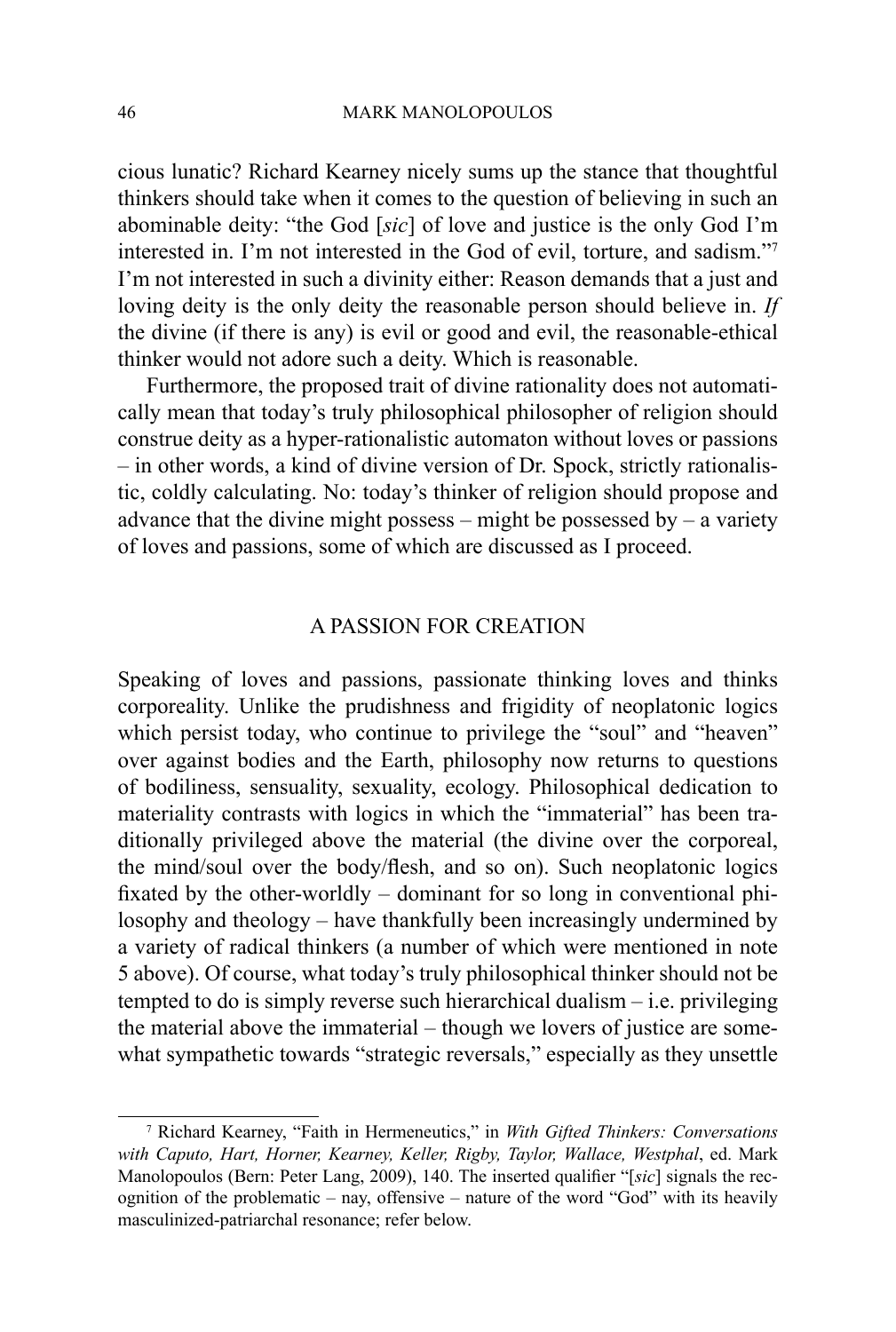and undermine hegemonic dualism.8 To be sure, we open-minded ones certainly do not refuse outright the possibility of the immaterial – though we should certainly be wary of immaterialist logics' errors and excesses. What today's truly philosophical philosopher of religion must do, then, is contribute to the destabilization of hierarchical dualism without giving up dualism altogether – after all, it is valid and useful to tentatively maintain various distinctions (such as "male" and "female") but they must be deployed rigorously non-hierarchically.

Philosophical currents that exemplify the re-inclusion, re-thinking, and re-affirmation of corporeality include ecological criticism and ecofeminism, ever-growing movements characterized by a most rigorous and passionate thinking.<sup>9</sup> Ecofeminism is particularly passionate and passionately thoughtful: it has been identifying the way traditional philosophy has overwhelmingly privileged the (European) male and its attendant logics which degrade the coupling female/("Mother") Earth. Ecocriticism identifies and explores the ways in which hierarchical dualism has been a key constituent and driver in a matrix of forces that include phenomena such as puritanical, patriarchal religions, intrusive, manipulative scientism, greedy, hyperindustrializing capitalism, over-population, etc. As an elementary force in this diabolical matrix, hegemonic dualism is involved in the accelerating ecological crisis: orthodox philosophy's disavowal and exclusion of things like the body, the female, Nature, sexuality, only facilitates their disfiguration and destruction. The passionate thinker must therefore contribute to

<sup>8</sup> On "hierarchical dualism," refer to, e.g. Plumwood, *Feminism and the Mastery of Nature* (London: Routledge, 1993) [henceforth Plumwood, *Feminism and the Mastery of Nature*]; on "strategic reversal," refer to, e.g., Derrida, *Of Grammatology*.

<sup>9</sup> Refer to, e.g. (in alphabetical order), Rachel Carson, *Silent Spring* (Boston: Houghton Mifflin, 1962); Bill Devall and George Sessions, *Deep Ecology* (Salt Lake City: Peregrine Books, 1985); Bruce V. Foltz, *Inhabiting the Earth: Heidegger, Environmental Ethics, and the Metaphysics of Nature* (New Jersey: Humanities Press, 1995); Susan Griffin, *Woman and Nature* (New York: Harper & Row, 1978); Freya Mathews, "Letting the World Grow Old: An Ethos of Countermodernity," *Worldviews: Environment, Culture, Religion* 3.2 (1999): 119-137; Carolyn Merchant, *The Death of Nature: Women, Ecology, and the Scientific Revolution* (San Francisco: Harper & Row, 1980); Arne Naess, "The Shallow and the Deep, Long-Range Ecology Movement," *Inquiry* 16 (1973): 95-100; Val Plumwood, *Feminism and the Mastery of Nature*; Richard Routley and Val Routley, "Against the Inevitability of Human Chauvinism," in *Ethics and Problems of the 21st Century*, ed. K. Goodpaster and K. Sayre (Notre Dame: Notre Dame University Press, 1979), 36-59; Kate Soper, *What is Nature? Culture, Politics, and the Non-Human* (Oxford: Blackwell, 1995); Charlene Spretnak, *The Resurgence of the Real: Body, Nature, and Place in a Hypermodern World* (Reading: Addison-Wesley, 1997); Lynn White, Jr., "The Historical Roots of Our Ecological Crisis," *Science* 155 (1967): 1203-1207; etc.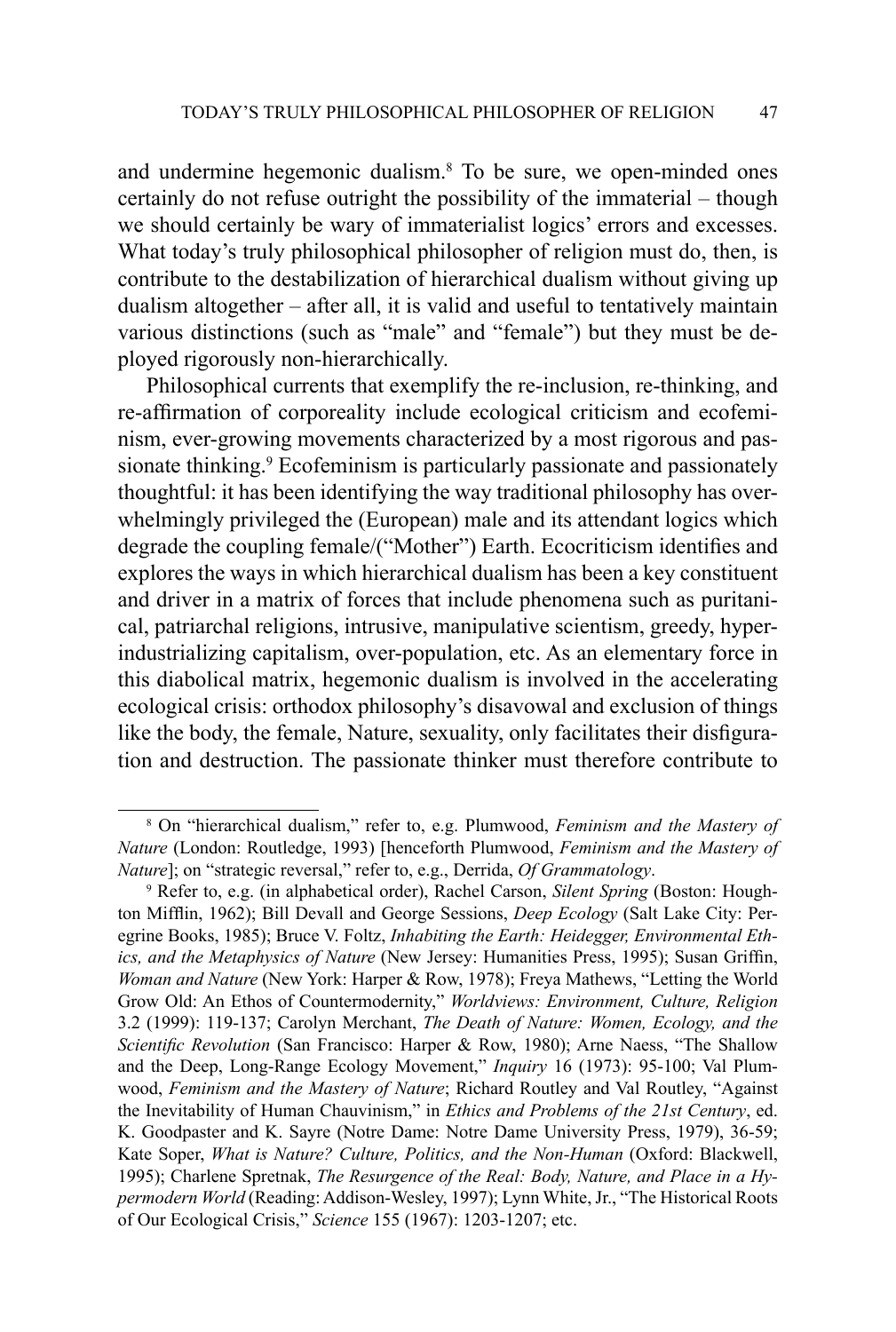the abolition of hierarchical dualism and to the promotion of a truly ecological *skepsis* and *praxis*.

Thankfully, the task and pleasure of thinking divinity is increasingly drawing on ecological thought, thus sharpening its rigor and further arousing its passion.10 This is a crucial step forward: as Lynn White pointed out but somewhat over-emphasized, religion has been one of the anti-ecological culprits, so ecophilosophy of religion may contribute to a greening of faith and its thinking that counters anti-ecological religion.<sup>11</sup> Passionate about matter, today's truly philosophical theologian and philosopher of religion refuses a hierarchy of beings – which, to re-emphasize, does *not* mean the abandonment of distinctions. Today's passionate thinkers (theological and otherwise, theistic and otherwise) must join a growing throng who are for the Earth – which does not mean a wholehearted consumption of *all* ecological discourse, for even ecological thinkers err; once again, critical openness is necessary here.

## **God-dess**

In keeping with the drive for radical openness as well as confronting the hierarchical dualization of "male" "vs." "female," today's truly philosophical philosopher of religion must also broach the question of divine

<sup>10</sup> Refer to, e.g. (in alphabetical order), Catherine Keller, *Face of the Deep: A Theology of Becoming* (London: Routledge, 2003) [henceforth Keller, *Face of the Deep*]; Jay McDaniel, *Earth, Sky, Gods and Mortals: Developing an Ecological Spirituality* (London: SCM Press, 1990); Sallie McFague, *The Body of God: An Ecological Theology* (London: SCM Press, 1993); Jürgen Moltmann, *God in Creation: An Ecological Doctrine of Creation*  (London: SCM Press, 1985); H. Paul Santmire, *The Travail of Nature: The Ambiguous Ecological Promise of Christian Theology* (Philadelphia: Fortress Press, 1985); Rosemary Radford Ruether, *Gaia and God: An Ecofeminist Theology of Earth Healing* 1992); Joseph Sittler, "The Sittler Speeches," in *Center for the Study of Campus Ministry Yearbook 1977- 1978*, ed. P. Schroeder (Valparaiso: Valparaiso University Press, 1977-1978), 8-61; Mark I. Wallace, *Fragments of the Spirit: Nature, Violence, and the Renewal of Creation* (New York: Continuum, 1996); etc.

<sup>11</sup> Lynn White, Jr., "The Historical Roots of Our Ecologic Crisis," *Science* 155 (1967): 1203-1207. For religious thinkers who might dispute theology's role in anti-ecological thinking, consider this classic statement from from Ignatius of Loyola, which exemplifies mainstream theology's stance towards Creation: "Man [*sic*] is created to praise, reverence, and serve God [*sic*] our Lord. . . . And the other things on the face of the earth are created for man. . . . From this it follows that man is to use them . . . and ought to rid himself of them insofar as they hinder him. For this it is necessary to make ourselves indifferent to all created things." Ignatius of Loyola, "First Week: Principle and Foundation," in *The Spiritual Exercises*, on *Christian Classics Ethereal Library* http://www.ccel.org/i/ignatius/exercises/ cache/exercises.pdf.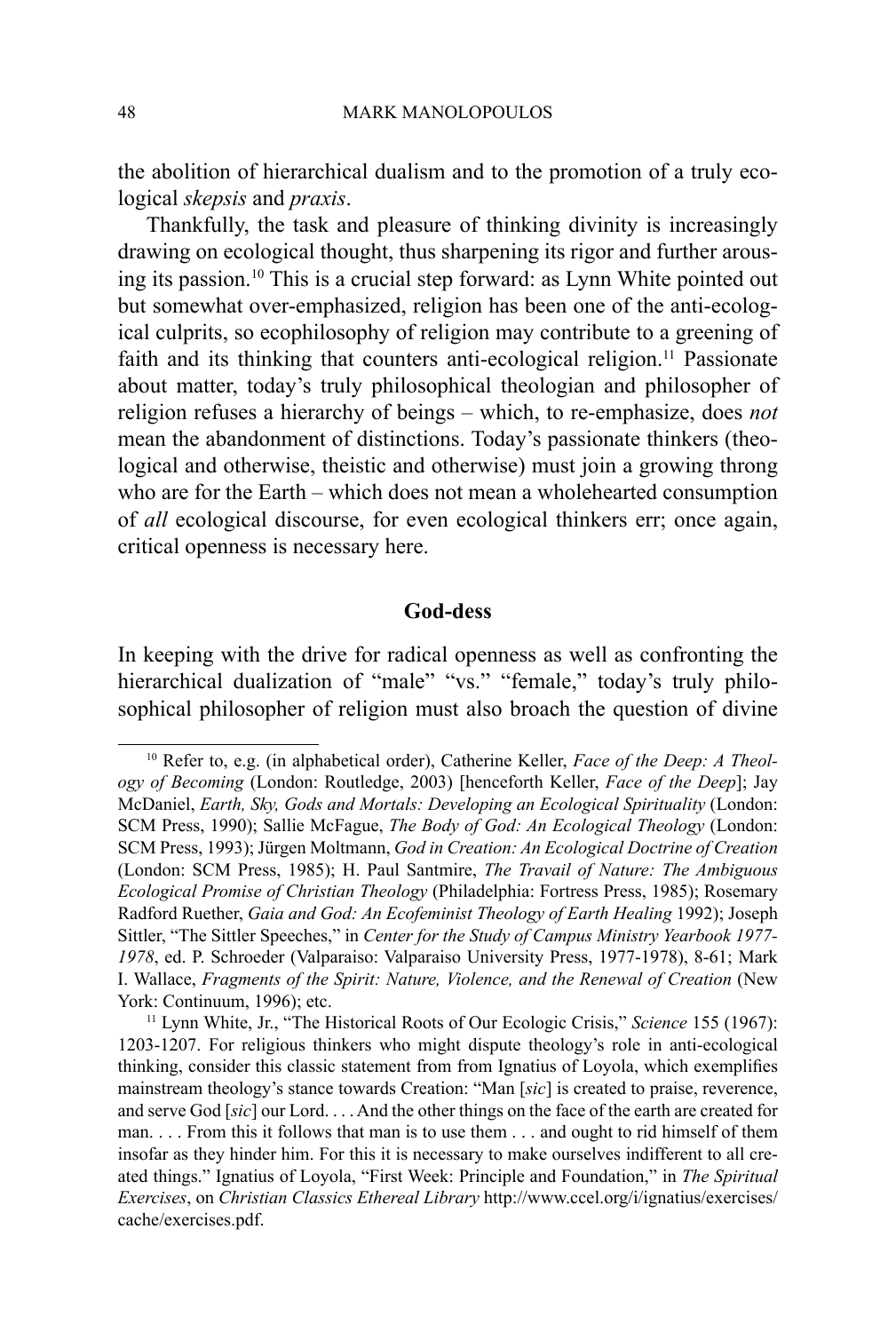"gender." In other words, how should the passionate thinker conceive the divine "person"  $-i f$ , of course, the divine is some kind of personal force? To begin with, the word "God" is heavily masculinist and therefore reinforces the oppression of females, for the notion that the divine is *strictly*  male has been legitimizing sexism for millennia. "God" and its correlates ("He," "Him," "His," etc.) denote and reinforce the construal of the divine as an "Old Man in the Sky," a towering, moralizing patriarch – a configuration that should be abandoned by today's passionate thinker. Today's thinker of faith should therefore deploy alternative terms ("deity," "divinity," "divine"). Of course, it should be noted that our radical openness directs us to being open to the possibility that the divine may turn out to be an "Old Man in the Sky" – what then? Today's truly philosophical philosopher of religion should not subscribe to such a violent deity; such a deity is not worthy of belief by the thoughtful believer. Only a deity that is truly divine – a divinity that is just and loving and rational – warrants the thoughtful thinker's belief.

Now, philosophical passion should not be misconstrued as a fervor blind to what may be saved or redeemed from this word, for not only does "God" remain a powerful name (it has a history and a charge and a dynamism) but it is also more personal than the alternative terms – which is important if the truly philosophical philosopher of religion desires to think the possibility of such a deity. Therefore, this word's potency and personal resonance should – and can – be retained and transformed by modifying it: one such possible alteration involves adding "-dess" to produce the neologistic "God-dess." Why such a modification? First of all, simply replacing "God" with "Goddess" might work as a temporary strategic reversal (especially the positive and powerful carnal-ecological resonances of "Goddess") but it is unsatisfactory as a permanent measure: it would merely substitute an exclusively masculinized name with an exclusively feminized one. What is required today is that both "God" and "Goddess" are disfigured and transfigured – hence, "God-dess." The intervention and insertion of the hyphen unsettles, troubles, and "contaminates" any pure and simple genderization of divinity: not only is "God-dess" gender-inclusive but, perhaps more importantly, the hyphen signals the possibility that deity is maybe, somehow, both genders and/or in-between them and/or gendered otherwise and/or otherwise than gendered and/or beyond gender. "God-dess": s/he-it-otherwise. A hyphenated name therefore not only breaks up any reifying dualization but also opens up other possibilities when attempting to think the possibility of a personal deity.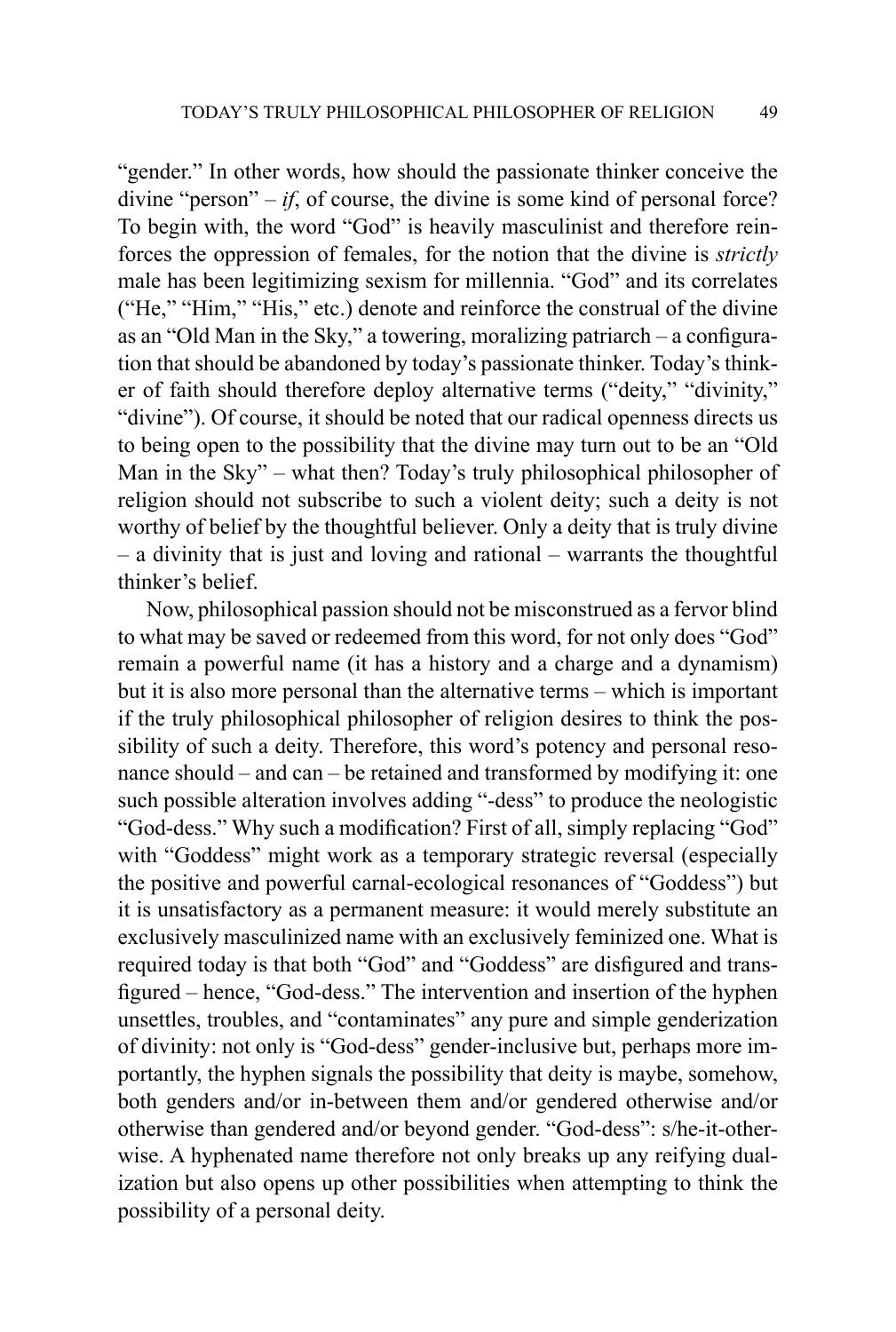#### 50 MARK MANOLOPOULOS

#### A Passion for Self-Development

One of the perennial passions of philosophy has been self-examination and self-knowing: Plato's Socrates declared (perhaps with some classic Hellenic hyperbole) that the unexamined life is not worth living.<sup>12</sup> I would add that passionate thinking not only calls for examination and knowing (inasmuch as the abyssal human being *can* examine and know oneself) but also for self-development – becoming more open to life, a better person, engaging in and with the world. One wonders (and deplores) to what extent philosophers and theologians have contributed to the ethical betterment of individuals; one could even suggest that these industries have substantially failed, a failure demonstrated by the success of the phenomenal selfhelp movement (including the "popular philosophy" heralded by the likes of Alain de Botton) which has been attempting to satisfy seekers' desire for self-betterment. Now, the self-help movement certainly warrants quite a bit of criticism, particularly with its naïve exaggerations of self-creation (i.e. its substantial blindness to crucial developmental-environmental forces [genes, upbringing, etc.], as well as its general ignorance of the complexity and multiplicity of the self) and its radically apolitical character (the socio-economic-political being another fundamental developmental factor that is usually ignored by self-helpers). Nevertheless, this movement's popularity indicates the failure of philosophy and theology in this regard. Furthermore, it must be stressed that today's thinkers should not consider self-help their sworn enemy (as some snobbish academicians do), for Nietzsche – a passionate thinker if ever there was one – was somewhat of a self-help pioneer himself, having declared: "Help yourself, then everyone will help you."<sup>13</sup> And so, one of the passions of philosophy today should be the thought of self-development and its dissemination to the multitudes who should have ready access to growing wisdom, be exposed to it, be schooled in it (or even have it rammed down their throats).

How, then, should the passionate thinker think "self-development" today? The whole breadth of such thinking lies beyond the scope of this introductory work, but it would certainly involve the thematics of wonder, openness, fidelity to a universalizable Reason, and so on. Of course, a rigorous philosophy of self-development is also ineradicably intertwined with the question of ethics and politics. After all, what is self-improvement if

<sup>12</sup> Plato, *The Apology*, in *The Last Days of Socrates: Euthyphro, Apology, Crito, Phaedo*  (London: Penguin, 1993), 63.

<sup>13</sup> Friedrich Nietzsche, *Twilight of the Idols*, in *The Portable Nietzsche* (New York: Penguin, 1976), 467.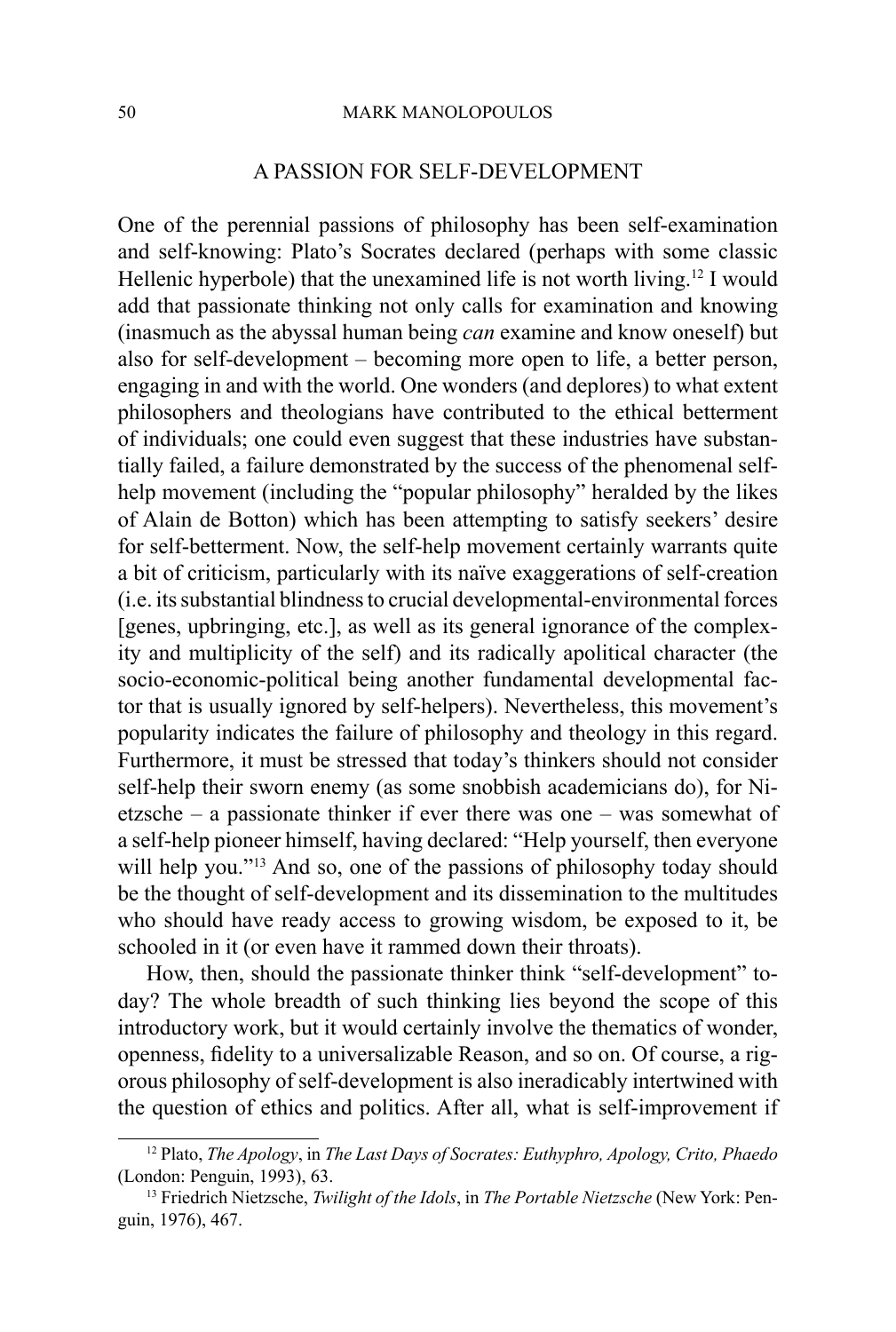not a developing-towards what is good and true, individually and corporately? How, then, should the passionate thinker think the ethical?

Millennia of thinking have produced a variety of ethical schemata, with their various insights and drawbacks, but I would like to outline a kind of ethics that is intrinsically informed by a number of the philosophical movements cited above (and may be figured as an "ethical ontology/ontological ethics"). Materialist, ecological, and phenomenological philosophical currents provide a context: their fundamental concern is with "the given."14 This emphasis provides an opening for a truly radical and rigorous ethics: a driving feature of the ethical is the human allowance for all entities – human, other-than-human, and, *yes*, "even" humanly-manufactured things – to arise and to flourish. With such an ethos, we accept only a minimal, unavoidable human amount of interference – unavoidable due to our ineradicable material relationality to other beings produces a certain minimal amount of violation (e.g. when we humans wash or walk, we inadvertently annihilate countless micro-organisms). In other words, what is being presented here is a radical egalitarianism: *all* things should be allowed to be – and who knows, even respected, even loved. Likewise, we should recall old and unfashionable words like "wrong" and "evil" to describe human notions and actions that unnecessarily disfigure and annihilate the flourishing of the Earth and its creatures.

#### **Allowing, Delighting**

This emphasis on letting-flourish and a correlated radical egalitarianism has biblical resonances. Reading afresh and anew the opening verses of Genesis, we find that the divine both allows things to be ("Let there be . . .") and considers all created things "good." Rather than interpreting "Let there be" as some kind of authoritarian command-demand, today's passionate thinker may figure it as a divine invitation. Likewise, the words of the deity who considers creativity and Creation as "good" may be rethought not "just" as "approval" but as *delight*. 15

<sup>14</sup> Refer to, e.g. Jean-Luc Marion, *Being Given: Toward a Phenomenology of Givenness*  (Stanford: Stanford University Press, 2002).<br><sup>15</sup> These insights are divulged in Keller's *Face of the Deep*, an exemplary case of pas-

sionate theological thinking.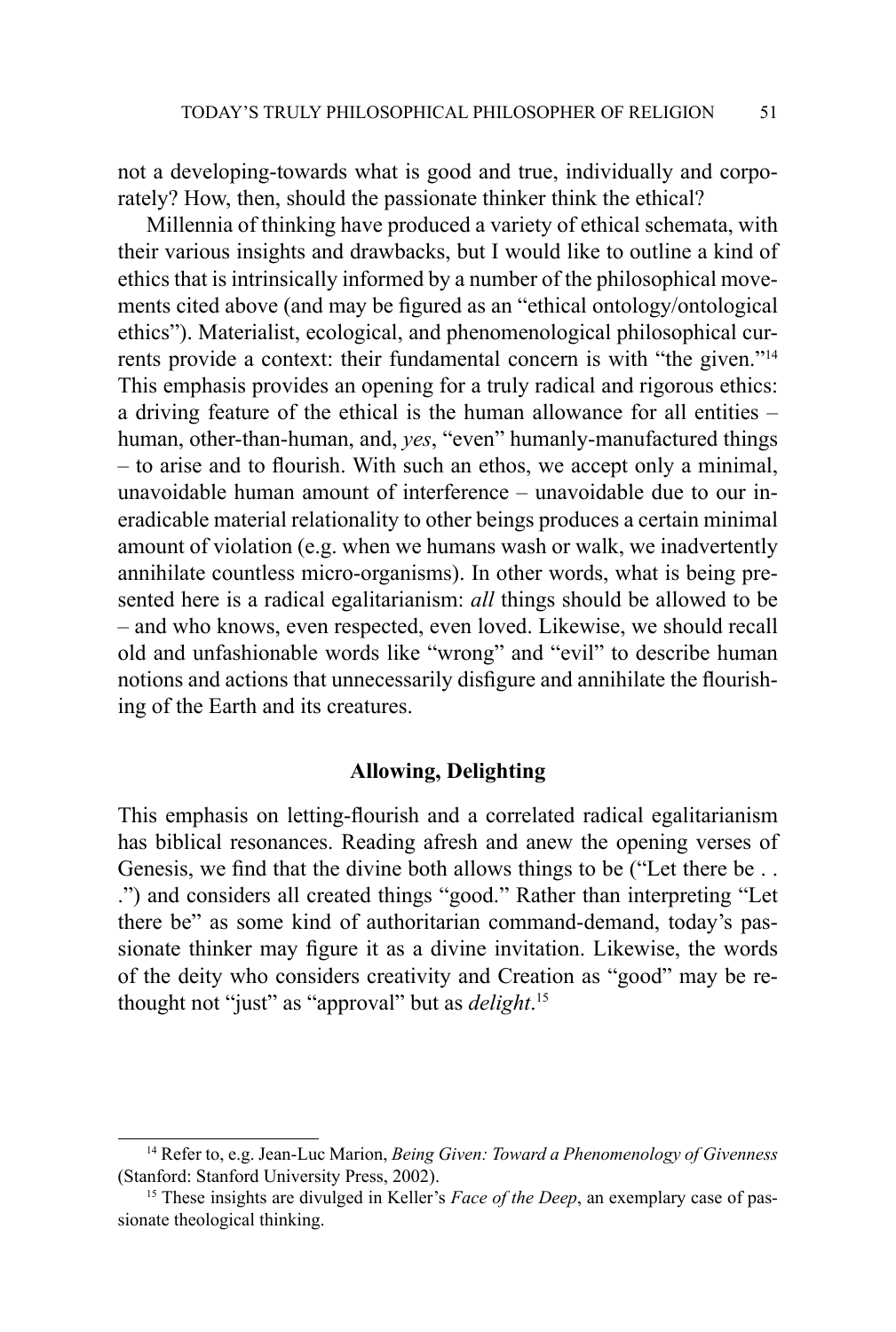# A Passion for an Ethical Political-Economic System

A radically egalitarian ethos opens up the kind of ethical politics that the passionate thinker should envisage today. What kind of political system would facilitate such a thoroughgoing democratism? Existing systems have failed dismally – not only is the ecological crisis proof of this failure; consider, also, the plagues of poverty, racism, sexism, dubious wars, etc. As much as the passionate thinker might adore the idea of "democracy," its historical expressions have been failings us, substantially shaped by unenlightened leaders and multitudes. Hence, the political order must change – and change drastically – and we thinkers are called to contribute to radical political transformation; for as the passionate Marx pointed out: "The philosophers have only interpreted the world, in various ways; the point is to change it."16 Today's passionate thinker must therefore re-consider the possibility of revolution. More than that: we thinkers must think the revolution itself. This may sound scandalous to some/many, but it nevertheless remains true. It is also nothing new: note that Plato's *Republic* does precisely the same thing, advancing the rule of philosopher-rulers – who would perhaps do no worse than our present leaders, and would possibly do a whole lot better.<sup>17</sup>

As part of a radical re-thinking of the ethico-political, today's passionate thinker must also re-think economics and determine what is the most rational-ethical economic system – for politics and economics are intertwined, exemplified today by the collusion between capitalism and existing "democracy" to exponentially exacerbate a thoroughly unjust world with its extremes of obscene wealth and dire poverty. What, then, is the

<sup>16</sup> Karl Marx, "Theses on Feuerbach," on *Marx/Engels Internet Archive* http://www. marxists.org/archive/marx/works/1845/theses/theses.htm.

<sup>&</sup>lt;sup>17</sup> Plato, *The Republic* (Harmondsworth: Penguin, 1972). Due to the limits of this introductory paper, I cannot espouse details of what truly philosophical political philosophy of religion could contribute in this regard. However, as ridiculous as it may appear to our "liberal-democratic" minds, Plato's Republic provides a possible starting-point: what if government was driven by a "democratic oligarchy of the wise"? A benevolent corporate dictatorship, whereby the world's most thoughtful thinkers would debate the issues and democratically decide whenever issues cannot decide unanimously (which would not be too often, for Reason is universalizable). But wouldn't such a system become obsolete "once" the multitude becomes enlightened? Not necessarily: as the masses learn to truly think and act truly ethically, there may be no need for democracy, for the minds and hearts of the governing body and the public would be substantially "at one" – for the minds and hearts of both would be fundamentally driven by universal Reason.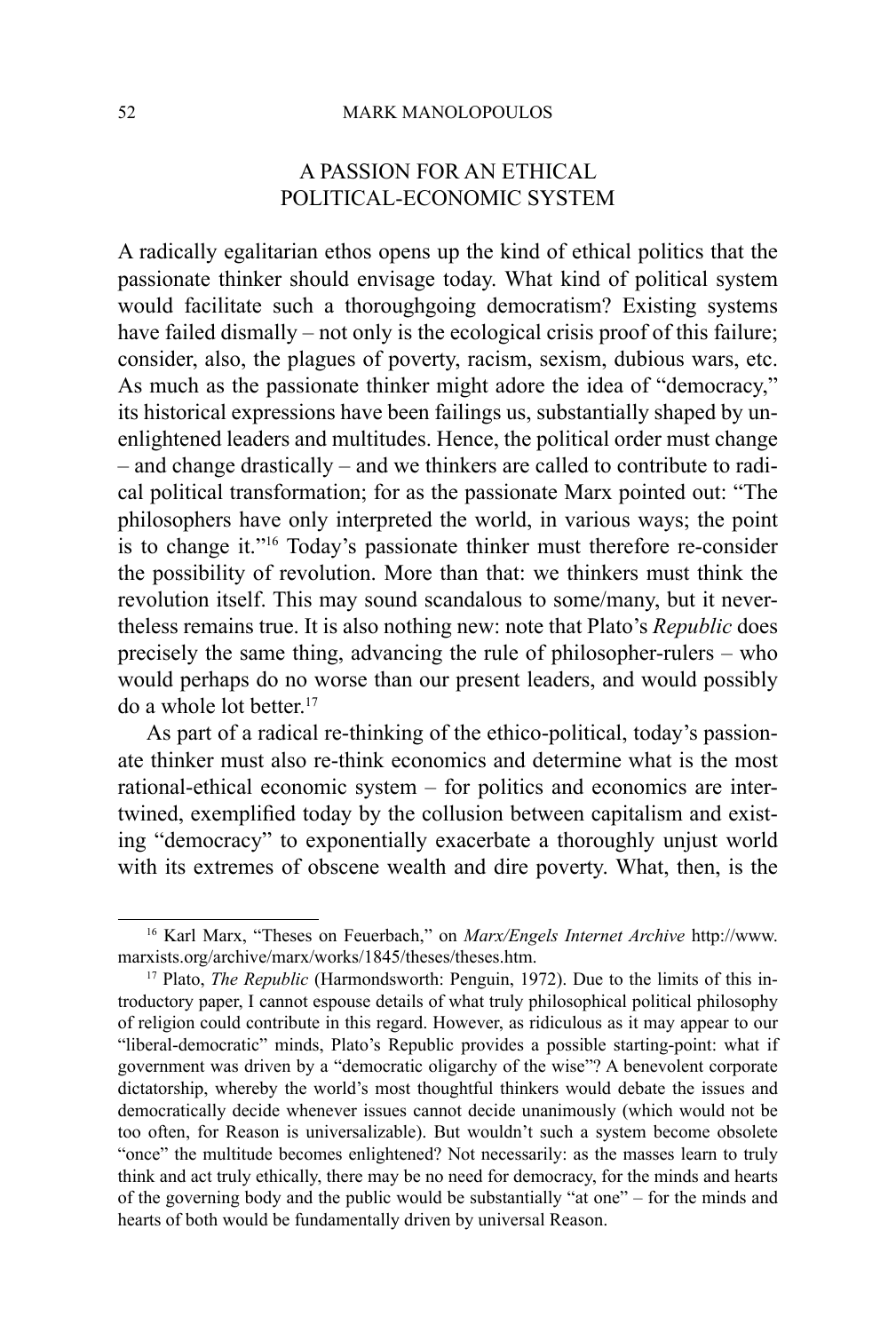most ethical economic system? As with the need for a revolutionary politics, what is required is a thinking of a revolutionary economics. With a qualified, critical recuperation of passionate and compassionate Marxism – a neo-Marxism, a neo-socialism, a neo-communism – all citizens would be ecological producers and consumers, aware of the Earth's material conditions and limitations. And, yes, today's passionate philosopher of religion must contribute to the thinking and re-thinking of this neo-Marxism/ socialism/-communism.

## **Red God-dess**

As with other passions of philosophy and their relations to thinking divinity raised in the present work, we can find biblical indications/confirmations of socialism. The Book of Acts is pivotal in this regard: at 2.44-45, we find that: "All who believed were together and had all things in common; they would sell their possessions and goods and distribute the proceeds to all, as any had need" and, again, at Acts 4.32, we are told that: "Now the whole group of those who believed were one heart and soul, and no one claimed private ownership of any possessions, but everything they owned was held in common."18 This biblical link between biblical religion and radical emancipatory politics has also been historically expressed: theologically, by the likes of Thomas More, and as praxis by the likes of revolutionaries such as Joachim de Fiore, Thomas Müntzer, Gerrard Winstanley and the Diggers, Camillo Torres, and so on.<sup>19</sup>

<sup>&</sup>lt;sup>18</sup> It should be noted, of course, that Christian proto-commun(al)ism does not go far enough, for what is required is that the means of production are also "held in common," for how could a community survive once all of its "possessions and goods" are sold? True commun(al)ism, in other words, must permeate throughout society – indeed, throughout the whole world.

<sup>&</sup>lt;sup>19</sup> Roland Boer is an expert on the relations between Christianity and communism; refer to, e.g., *Criticism of Religion* (Leiden: Brill, 2009). Lest one remains unconvinced that today's truly philosophical philosopher of religion should affirm and advance some kind of neo-communist revolution, we can also find philosophical confirmation in what only *appears* to be a most unlikely source: philosophical confirmation is found in the work of that incredibly passionate Christian-atheist, Slavoj Žižek. In *Living in the End Times*, he devotes quite a bit of time and space (some 20 pages) to a vigorous and rigorous elaboration of the link between Christianity and radical politics: "Perhaps, we should take love as our startingpoint – not intimate-erotic love, but that political love whose Christian name is *agape*. . . . *Agape* as political love means that an unconditional egalitarian love for the Neighbor *can*  serve as the foundation for a new Order. The form of appearance of this love is so-called apocalyptic millenarianism, or the Idea of Communism: the urge to realize an egalitarian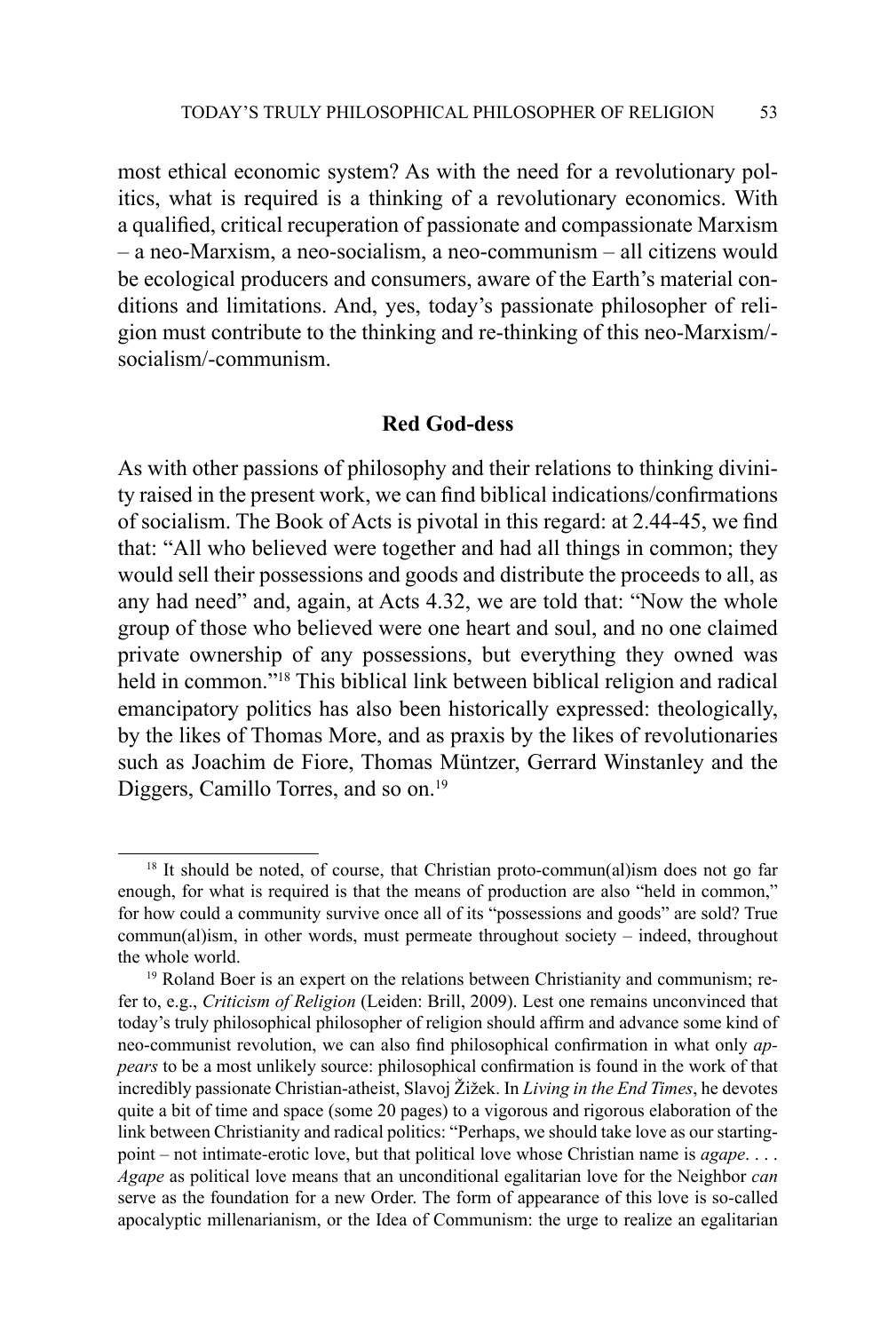#### 54 MARK MANOLOPOULOS

#### **Omnipotence or a Certain Impotence?**

But shouldn't the rational believer rely on deity when it comes to changing the world for the better? Shouldn't the believer "wait" for God-dess? We open-minded ones should certainly not disclose the possibility of a messianic deity that rescues us from ourselves. However, we should *also* be open to the controversial counter-possibility: perhaps the divine (if there is any) is not as powerful as traditional theology construes; perhaps the divine is not powerful at all, or empowered otherwise, powerful-enough to inspire *us,* empower *us*. These counter-possibilities are reasonable, given that, thus far, there has been no divine saving from the countless, unceasing horrors that humanity has been continually inflicting upon itself and the planet.<sup>20</sup> Today, then, the notion of a weak/er deity has (re-)emerged.<sup>21</sup> Of course, for many believers, faith in a somewhat powerless deity is blasphemous and embarrassing, but the thoughtful thinker of religion should not be swayed by entrenched notions of the divine, for today's truly philosophical philosopher of faith must be substantially determined by the various possibilities offered by Reason.

If we therefore remain open to the possibility of a powerless God-dess or a deity empowered otherwise, then we should not wait on the divine, for

social order of solidarity. . . . Indeed, Dostoevsky was right when he wrote: 'The socialist who is a Christian is more to be dreaded than a socialist who is an atheist' – yes, dreaded by the enemy." (*Living in the End Times* [London: Verso, 2010], 98, 117). The fact that the atheist Žižek finds a commonality between his passionate communism and Christianity's radical ethico-political core should not be surprising: both currents are essentially rational in their desire for liberation, justice, sharing. Hence, passionate thinking can today unite atheistic and theistic thinkers in solidarity to transform the Earth. This kind of solidarity is crucial: not only would it provide the rigorous theoretical framework for effective emancipatory political praxis, but the greater our number, the more likely our success. Today's truly philosophical philosopher of religion *must* unite with other thinking persons – religious and otherwise – to overcome the oppressions inflicted by militant anti-rationalists and anti-religionists. 20 Millennia later, the multitude is still asking the question originally posed by a pow-

erless carpenter-Messiah: "Why have you forsaken me?" (Matthew 27.46; Mark 15.34). A reasonable question.

<sup>21</sup> For instance, John D. Caputo, a passionately deconstructive "hybrid philosopher/ theologian" (his self-description), develops this point in *The Weakness of God: A Theology of the Event* (Bloomington: Indiana University Press, 2006), whereby the divine calls rather than orders. Like a number of his other works, that particular text indicates a truly philosophical move for today's philosopher of religion: recalling Vattimo's "weak thought" (refer to Gianni Vattimo and Santiago Zabala, "'Weak Thought' and the Reduction of Violence: A Dialogue with Gianni Vattimo," *Common Knowledge* 8.3 (2002): 452-463), Caputo passionately thinks the possibility of a weak/er deity.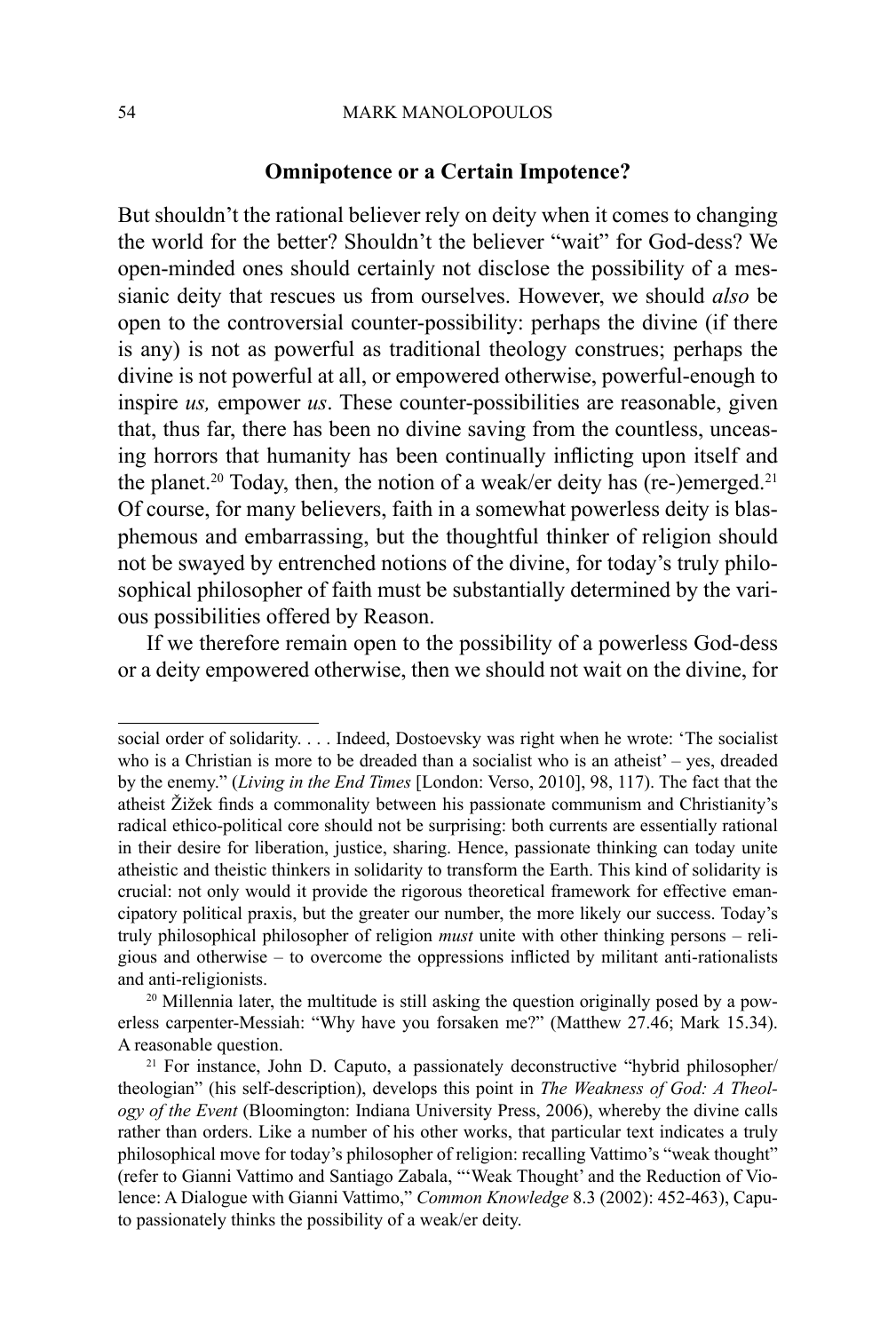the divine (if there is any) may never save us, may never *be able to* save us. Instead of waiting for God-dess – or *whilst* waiting for God-dess – we should theorize, plan, and participate in a thoughtful revolution that will save the Earth and its inhabitants. *Now*. *Today*. After all, the ultimate act of passionate thinking is revolution.22

#### Conclusion: A Passionate Opening

The aim of the present work was to begin broaching the daunting and necessary task of unpacking the meaning of today's truly philosophical philosopher of religion. This meant returning to some of the original ambitions of philosophy and theology as well as announcing what thinking is now (and always) called to do. Today's truly philosophical thinker of religion therefore has much to do – as daunting and dangerous as such thinking may be. I, for one, hope to pursue such a venture and adventure in thinking.

#### **BIBLIOGRAPHY**

- Althaus-Reid, Maria. *Indecent Theology: Theological Perversions in Sex, Gender and Politics*. London: Routledge, 2000.
- Aristotle. *Metaphysics*. In *The Complete Works of Aristotle*. Ed J. Barnes. Princeton: Princeton University Press, 1984.
- Bible. *New Revised Standard Version*. Grand Rapids: Zondervan, 1993.
- Boer, Roland. *Criticism of Religion*. Leiden: Brill, 2009.
- Caputo, John D. *The Prayers and Tears of Jacques Derrida: Religion Without Religion*. Bloomington: Indiana University Press, 1999.
- Caputo, John D. *The Weakness of God: A Theology of the Event*. Bloomington: Indiana University Press, 2006.
- Carson, Rachel. *Silent Spring*. Boston: Houghton Mifflin, 1962.
- De Beauvoir, Simone. *The Second Sex*. Trans. H. Parshley. New York: Vintage Books, 1989.
- Derrida, Jacques. *Of Grammatology*. Trans. G. Spivak. Baltimore: Johns Hopkins University Press, 1976.
- Derrida, Jacques. *The Gift of Death*. Trans. D. Wills. Chicago: University of Chicago Press, 1995.

<sup>&</sup>lt;sup>22</sup> Of course, truly philosophical passion differs radically from fundamentalistic fervor (be it Christian, Muslim, New Atheist, etc.) because truly philosophical passion is driven by thinking (openness, rationality, discernment, critique, etc.).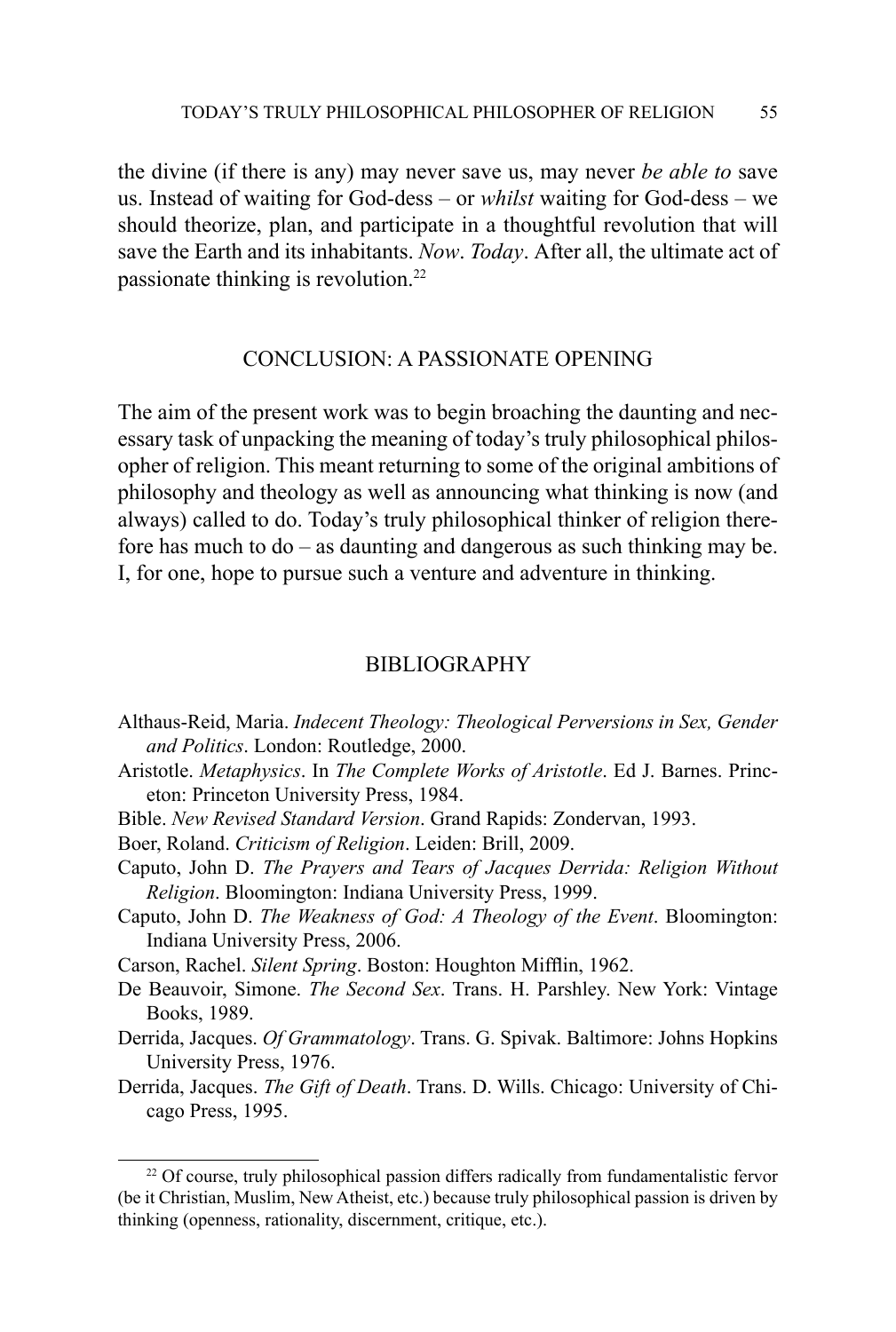- Derrida, J. "Epoché and Faith: An Interview with Jacques Derrida." In *Derrida and Religion: Other Testaments*. Ed. Yvonne Sherwood and Kevin Hart. New York: Routledge, 2005, 27-52.
- Devall, Bill and George Sessions. *Deep Ecology: Living As If Nature Mattered*. Salt Lake City: Peregrine Books, 1985.
- Emerson, Ralph Waldo. *Essays and Lectures*. New York: Library of America, 1983.
- Freud, Sigmund. *The Standard Edition of the Complete Psychological Works of Sigmund Freud*. Ed. J. Strachey. London: Hogarth Press, 1953-1974.
- Greer, Germaine. *The Female Eunuch*. London: MacGibbon & Kee, 1970.
- Griffin, Susan. *Woman and Nature: The Roaring Inside Her*. New York: Harper & Row, 1978.
- Heidegger, Martin. *What is Philosophy*. Trans. W. Kluback and J. Wilde. New Haven: College & University Press, 1955.
- Heidegger, Martin. *Being and Time*. Trans. J. Macquarrie and E. Robinson. New York: Harper & Row, 1962.
- Horner, Robyn. *Rethinking God as Gift: Marion, Derrida, and the Limits of Phenomenology*. New York: Fordham University Press, 2001.
- Husserl, Edmund. *Logical Investigations*. Trans. J. Findlay. London: Routledge, 1973.
- Ignatius of Loyola. "First Week: Principle and Foundation," *Spiritual Exercises*. On *Christian Classics Ethereal Library* website. http://www.ccel.org/i/ignatius/exercises/cache/exercises.pdf.
- Kant, Immanuel. *The Cambridge Edition of the Works of Immanuel Kant*. Ed. P. Guyer and A. Wood. Cambridge: Cambridge University Press, 1992-2003.
- Kearney, R. "Faith in Hermeneutics." In *With Gifted Thinkers: Conversations with Caputo, Hart, Horner, Kearney, Keller, Rigby, Taylor, Wallace, Westphal*. Ed. Mark Manolopoulos. Bern: Peter Lang, 2009, 121-145.
- Keller, Catherine. *Face of the Deep: A Theology of Becoming*. London: Routledge, 2003.
- Kierkegaard, Sören. *Either/Or*. Trans. H. Hong and E. Hong. Princeton: Princeton University Press, 1987.
- Leopold, Aldo. *A Sand County Almanac*. New York: Oxford University Press, 1949.
- Manolopoulos, Mark. "When Marion's Theology Seeks Certainty." *Journal for Cultural and Religious Theory*, 4.1 (2002): www.jcrt.org/archives/04.1/manolopoulos.shtml.
- Manolopoulos, Mark. *With Gifted Thinkers: Conversations with Caputo, Hart, Horner, Kearney, Keller, Rigby, Taylor, Wallace, Westphal*. Bern: Peter Lang, 2009.
- Marion, Jean-Luc. *Being Given: Toward of Phenomenology of Givenness*. Trans. J. Kosky. Stanford: Stanford University Press, 2002.
- Marx, Karl. "Theses on Feuerbach." *Marx/Engels Internet Archive* http://www. marxists.org/archive/marx/works/1845/theses/theses.htm.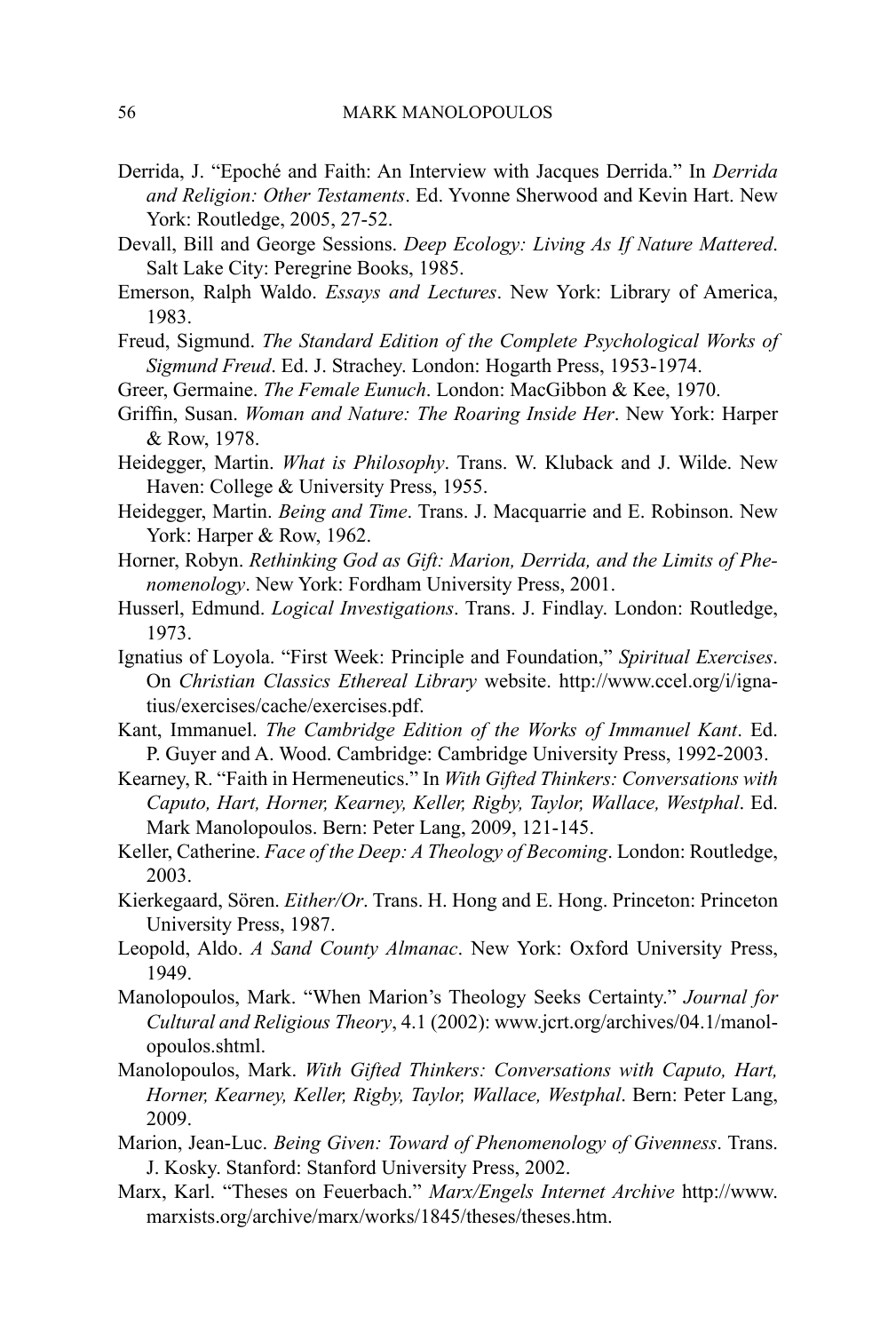- Marx, Karl and Friedrich Engels. *Marx/Engels Collected Works*. Moscow: Progress Publishers, 1975-2005.
- Mathews, Freya. "Letting the World Grow Old: An Ethos of Countermodernity." *Worldviews: Environment, Culture, Religion* 3.2 (1999): 119-137.
- McDaniel, Jay. *Earth, Sky, Gods and Mortals: Developing an Ecological Spirituality*. London: SCM Press, 1990.
- McFague, Sallie. *The Body of God: An Ecological Theology*. London: SCM Press, 1993.
- Merchant, Carolyn. *The Death of Nature: Women, Ecology, and the Scientific Revolution*. San Francisco: Harper & Row, 1980.
- Merleau-Ponty, Maurice. *Phenomenology of Perception*. Trans. C. Smith. New York: Humanities Press, 1962.
- Moltmann, Jürgen. *God in Creation: An Ecological Doctrine of Creation*. Trans. M. Kohl. London: SCM Press, 1985.
- Naess, Arne. "The Shallow and the Deep, Long-Range Ecology Movement." *Inquiry* 16 (1973): 95-100.
- Nietzsche, Friedrich. *The Portable Nietzsche*. Ed. and trans. W. Kaufmann. New York: Penguin, 1976.
- Pascal, Blaise. *Pensées*. Trans. A. J. Krailsheimer. New York: Penguin, 1995.
- Plato. *The Republic*. Trans. H. Lee. Harmondsworth: Penguin, 1972.
- Plato. *Apology*. In *The Last Days of Socrates: Euthyphro, Apology, Crito, Phaedo*. Trans. H. Tredennick and H. Tarrant. London: Penguin, 1993, 29–68.
- Plato. *Theatetus*. In *Complete Works*. Ed. J. M. Cooper and D. S. Hutchinson. Indianapolis: Hackett Publishing, 1997.
- Plumwood, Val. *Feminism and the Mastery of Nature*. London: Routledge, 1993.
- Rorty, Richard. *Contingency, Irony, and Solidarity*. Cambridge: Cambridge University Press, 1989.
- Routley, Richard and Val Routley. "Against the Inevitability of Human Chauvinism." In *Ethics and Problems of the 21st Century*. Ed. K. Goodpaster and K. Sayre. Notre Dame: Notre Dame University Press, 1979, 36-59.
- Ruether, Rosemary Radford. *Gaia and God: An Ecofeminist Theology of Earth Healing*. San Francisco: Harper, 1992.
- Said, Edward. *Orientalism*. New York: Pantheon Books, 1978.
- Santmire, H. Paul. *The Travail of Nature: The Ambiguous Ecological Promise of Christian Theology*. Philadelphia: Fortress Press, 1985.
- Sartre, Jean-Paul. *Being and Nothingness: An Essay of Phenomenological Ontology*. Trans. H. Barnes. New York: Philosophical Library, 1956.
- Sittler, Jospeh. "The Sittler Speeches." In *Center for the Study of Campus Ministry Yearbook 1977-78*. Ed. P. Schroeder. Valparaiso: Valparaiso University Press, 1977-1978, 8-61.
- Soper, Kate. *What is Nature? Culture, Politics, and the Non-Human*. Oxford: Blackwell, 1995.
- Spretnak, Charlene. *The Resurgence of the Real: Body, Nature, and Place in a Hypermodern World*. Reading: Addison-Wesley, 1997.